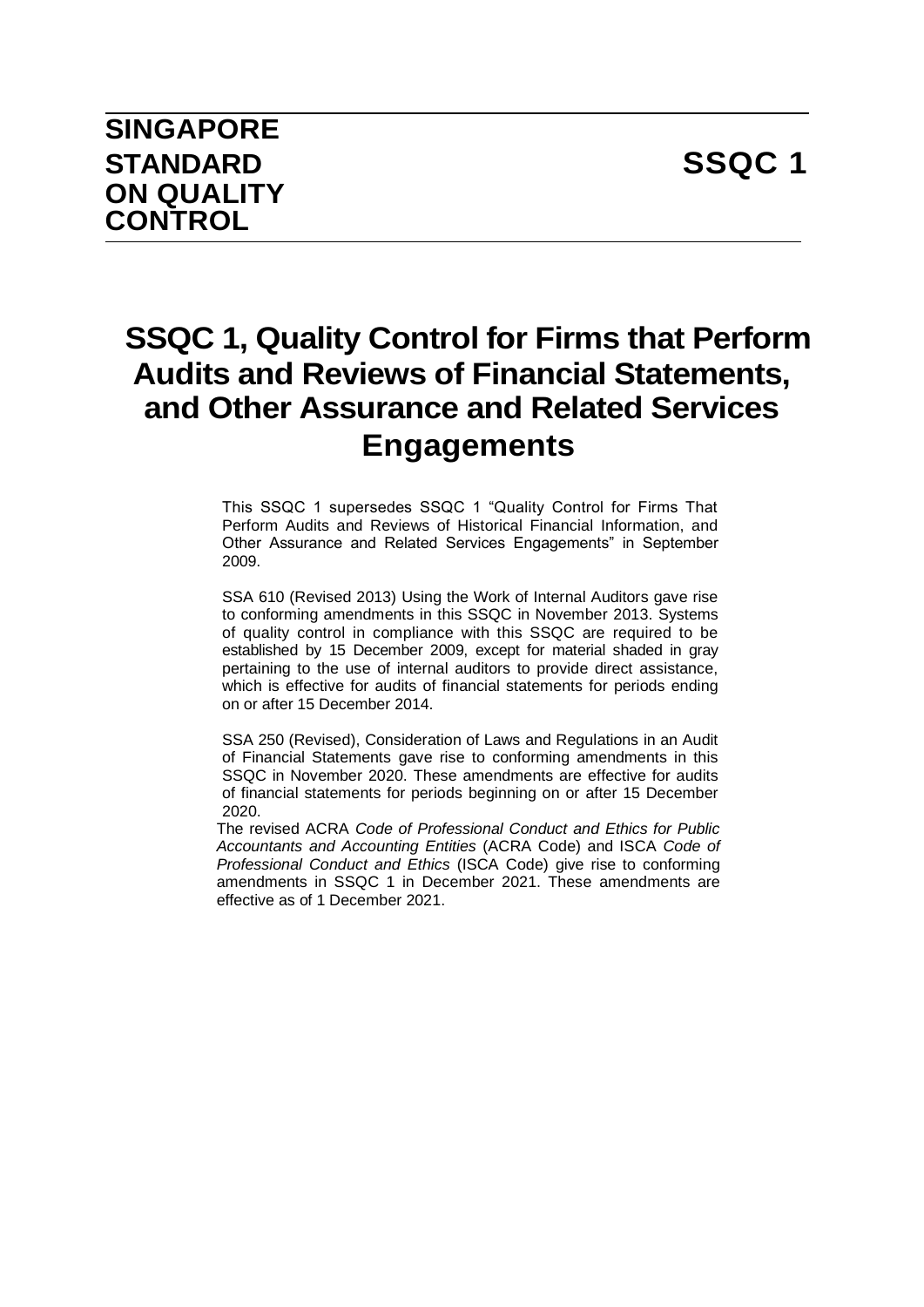# **SINGAPORE STANDARDS ON QUALITY CONTROL 1 QUALITY CONTROL FOR FIRMS THAT PERFORM AUDITS AND REVIEWS OF FINANCIAL STATEMENTS, AND OTHER ASSURANCE AND RELATED SERVICES ENGAGEMENTS**

(Effective for audits of financial statements for periods beginning on or after 15 December 2020)

# **CONTENTS**

|                                                                             | Paragraph      |
|-----------------------------------------------------------------------------|----------------|
| Foreword                                                                    |                |
| <b>Introduction</b>                                                         |                |
| Scope of this SSQC                                                          | $1 - 3$        |
| Authority of this SSQC                                                      | 4-9            |
| <b>Effective Date</b>                                                       | 10             |
| Objective                                                                   | 11             |
| <b>Definitions</b>                                                          | 12             |
| <b>Requirements</b>                                                         |                |
| Applying, and Complying with, Relevant Requirements                         | $13 - 15$      |
| Elements of a System of Quality Control                                     | $16 - 17$      |
| Leadership Responsibilities for Quality within the Firm                     | $18 - 19$      |
| <b>Relevant Ethical Requirements</b>                                        | $20 - 25$      |
| Acceptance and Continuance of Client Relationships and Specific Engagements | 26-28          |
| <b>Human Resources</b>                                                      | 29-31          |
| <b>Engagement Performance</b>                                               | 32-47          |
| Monitoring                                                                  | 48-56          |
| Documentation of the System of Quality Control                              | 57-59          |
| <b>Application and Other Explanatory Material</b>                           |                |
| Applying, and Complying with, Relevant Requirements                         | A <sub>1</sub> |
| Elements of a System of Quality Control                                     | $A2-A3$        |
| Leadership Responsibilities for Quality within the Firm                     | A4-A6          |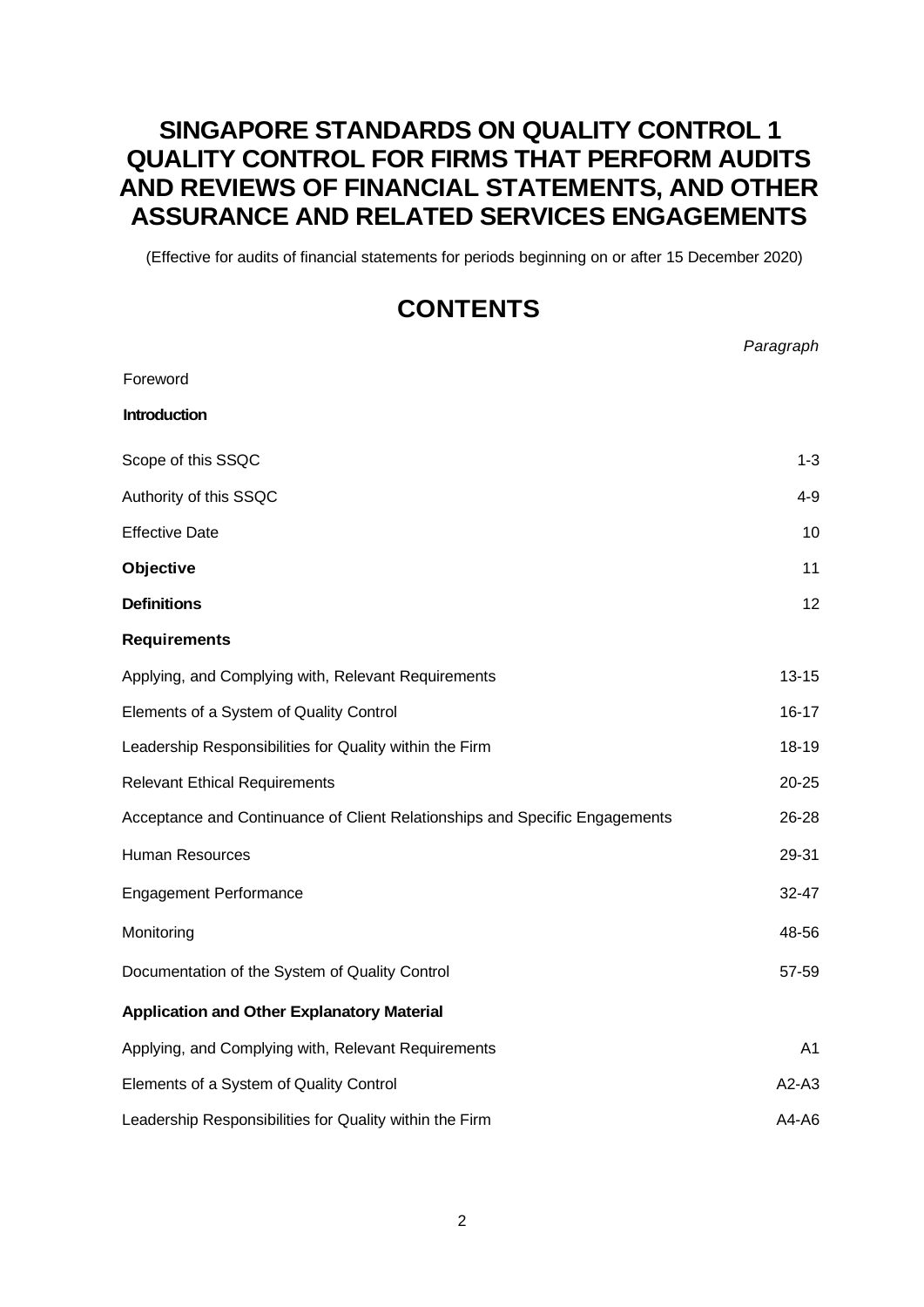| <b>Relevant Ethical Requirements</b>                                        | A7-A17  |
|-----------------------------------------------------------------------------|---------|
| Acceptance and Continuance of Client Relationships and Specific Engagements | A18-A23 |
| Human Resources                                                             | A24-A31 |
| <b>Engagement Performance</b>                                               | A32-A63 |
| Monitoring                                                                  | A64-A72 |
| Documentation of the System of Quality Control                              | A73-A75 |

Singapore Standard on Quality Control (SSQC) 1, "Quality Control for Firms that Perform Audits and Reviews of Financial Statements, and Other Assurance and Related Services Engagements" should be read in conjunction with SSA 200, "Overall Objectives of the Independent Auditor and the Conduct of an Audit in Accordance with Singapore Standards on Auditing."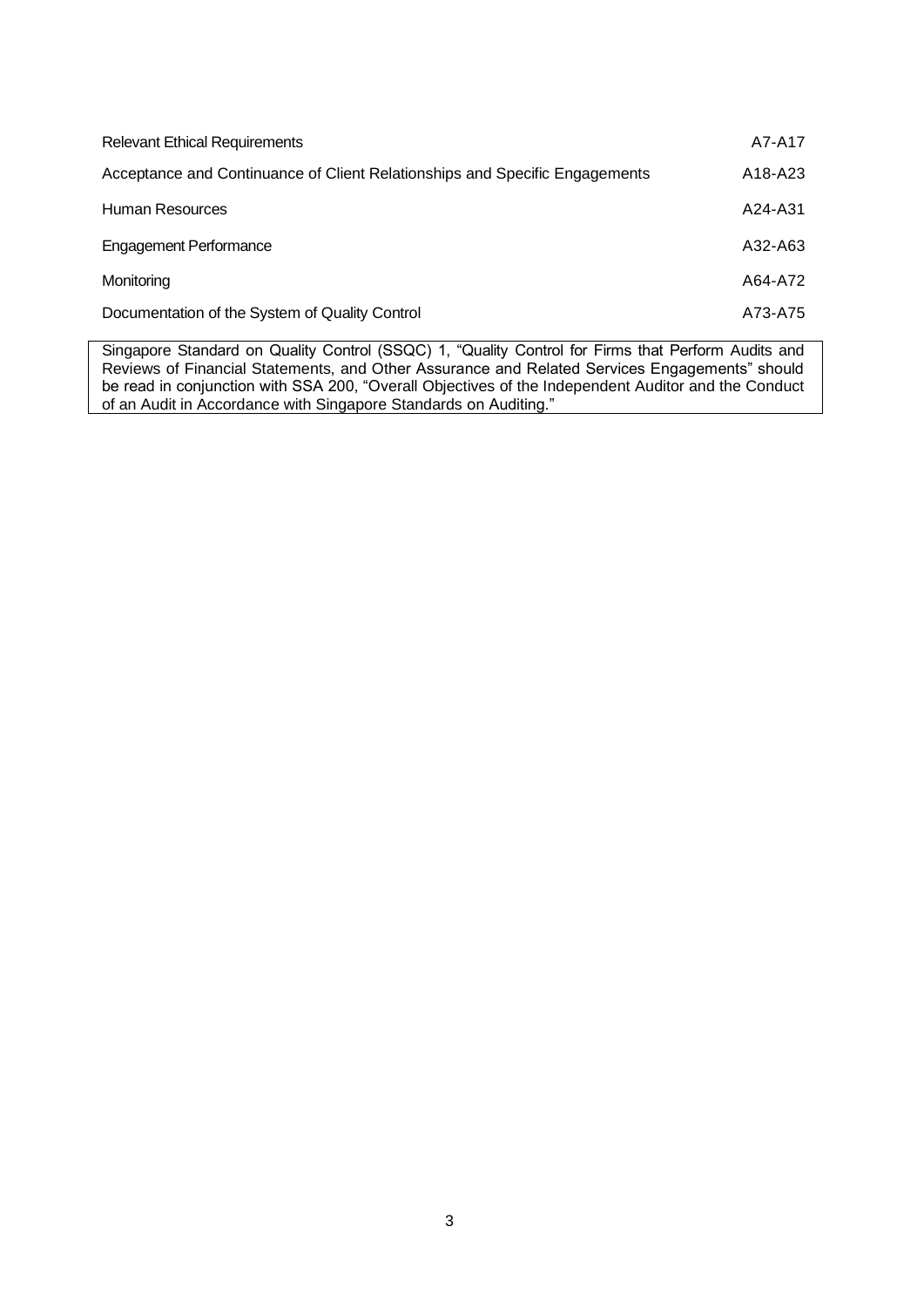# **Quality Control for Firms that Perform Audits and Reviews of Financial Statements, and Other Assurance and Related Services Engagements**

# **Foreword**

- i. This standard is based on International Standard on Quality Control, ISQC 1 *Quality Control for Firms that Perform Audits and Reviews of Financial Statements, and Other Assurance and Related Services Engagement*, with such amendments as were considered appropriate for local adoption.
- ii. The major amendments are as follows:

The definition of firm in paragraphs 12(g) and A10:

A sole practitioner, partnership or corporation or other entity of professional accountants. is replaced by:

- (a) An Accounting Entity [An Accounting Corporation, Accounting Firm, or Accounting Limited Liability Partnership, approved under the Accountants Act (Chapter 2);
- (b) An entity that controls an Accounting Entity through ownership, management or other means; and
- (c) An entity controlled by an Accounting Entity through ownership, management or other means.

# **Introduction**

# **Scope of this SSQC**

- 1. This Singapore Standard on Quality Control (SSQC) deals with a firm's responsibilities for its system of quality control for audits and reviews of financial statements, and other assurance and related services engagements. This SSQC is to be read in conjunction with relevant ethical requirements.
- 2. Other pronouncements of the Institute of Singapore Chartered Accountants (ISCA) and the Public Accountants Oversight Committee (PAOC) of the Accounting and Corporate Regulatory Authority (ACRA) set out additional standards and guidance on the responsibilities of firm personnel regarding quality control procedures for specific types of engagements. SSA 220<sup>1</sup>, for example, deals with quality control procedures for audits of financial statements.
- 3. A system of quality control consists of policies designed to achieve the objective set out in paragraph 11 and the procedures necessary to implement and monitor compliance with those policies.

<sup>1</sup> SSA 220, "*Quality Control for an Audit of Financial Statements*".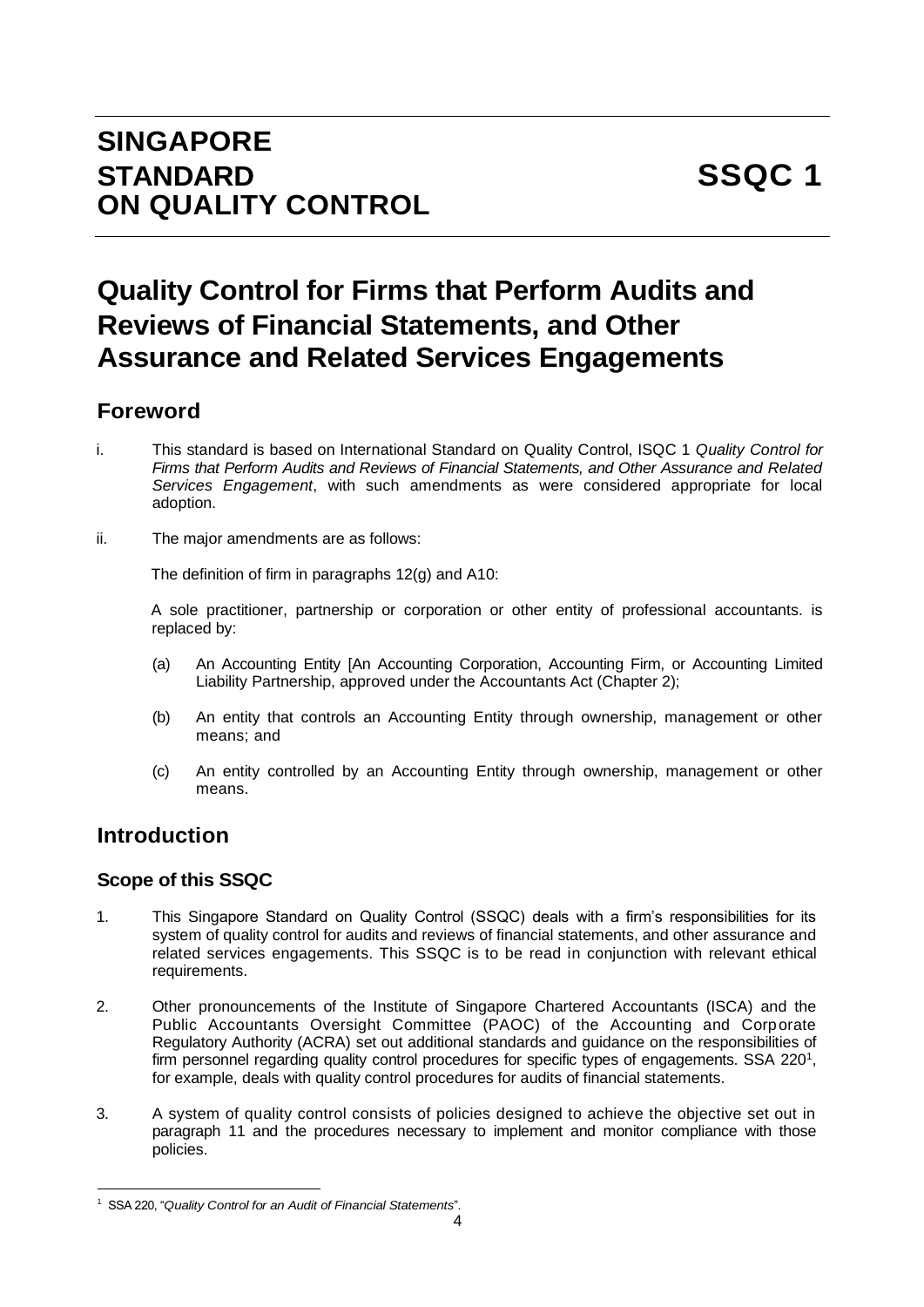# **Authority of this SSQC**

- 4. This SSQC applies to all firms of professional accountants in respect of audits and reviews of financial statements, and other assurance and related services engagements. The nature and extent of the policies and procedures developed by an individual firm to comply with this SSQC will depend on various factors such as the size and operating characteristics of the firm, and whether it is part of a network.
- 5. This SSQC contains the objective of the firm in following the SSQC, and requirements designed to enable the firm to meet that stated objective. In addition, it contains related guidance in the form of application and other explanatory material, as discussed further in paragraph 8, and introductory material that provides context relevant to a proper understanding of the SSQC, and definitions.
- 6. The objective provides the context in which the requirements of this SSQC are set, and is intended to assist the firm in:
	- Understanding what needs to be accomplished; and
	- Deciding whether more needs to be done to achieve the objective.
- 7. The requirements of this SSQC are expressed using "shall."
- 8. Where necessary, the application and other explanatory material provides further explanation of the requirements and guidance for carrying them out. In particular, it may:
	- Explain more precisely what a requirement means or is intended to cover; and
	- Include examples of policies and procedures that may be appropriate in the circumstances.

While such guidance does not in itself impose a requirement, it is relevant to the proper application of the requirements. The application and other explanatory material may also provide background information on matters addressed in this SSQC. Where appropriate, additional considerations specific to public sector audit organizations or smaller firms are included within the application and other explanatory material. These additional considerations assist in the application of the requirements in this SSQC. They do not, however, limit or reduce the responsibility of the firm to apply and comply with the requirements in this SSQC.

9. This SSQC includes, under the heading "Definitions," a description of the meanings attributed to certain terms for purposes of this SSQC. These are provided to assist in the consistent application and interpretation of this SSQC, and are not intended to override definitions that may be established for other purposes, whether in law, regulation or otherwise. The Glossary of Terms relating to Singapore Standards issued by ISCA includes the terms defined in this SSQC. It also includes descriptions of other terms found in this SSQC to assist in common and consistent interpretation and translation.

# **Effective Date**

10. This SSQC is effective for audits of financial statements for periods beginning on or after 15 December 2020.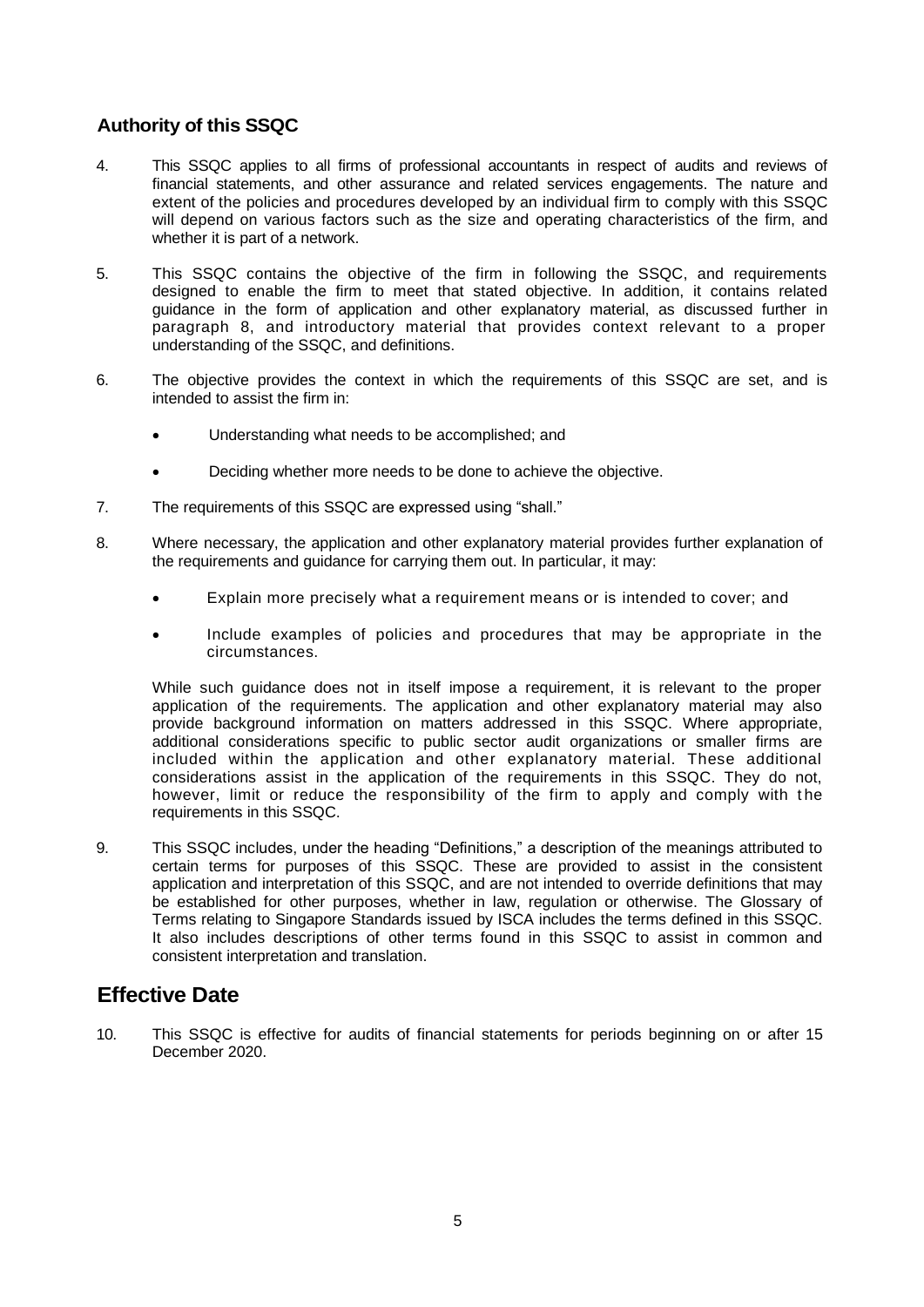# **Objective**

- 11. The objective of the firm is to establish and maintain a system of quality control to provide it with reasonable assurance that:
	- (a) The firm and its personnel comply with professional standards and applicable legal and regulatory requirements; and
	- (b) Reports issued by the firm or engagement partners are appropriate in the circumstances.

# **Definitions**

- 12. In this SSQC, the following terms have the meanings attributed below:
	- (a) Date of report The date selected by the practitioner to date the report.
	- (b) Engagement documentation The record of work performed, results obtained, and conclusions the practitioner reached (terms such as "working papers" or "workpapers" are sometimes used).
	- (c) Engagement partner<sup>2</sup> The partner or other person in the firm who is responsible for the engagement and its performance, and for the report that is issued on behalf of the firm, and who, where required, has the appropriate authority from a professional, legal or regulatory body.
	- (d) Engagement quality control review A process designed to provide an objective evaluation, on or before the date of the report, of the significant judgments the engagement team made and the conclusions it reached in formulating the report. The engagement quality control review process is for audits of financial statements of listed entities, and those other engagements, if any, for which the firm has determined an engagement quality control review is required.
	- (e) Engagement quality control reviewer A partner, other person in the firm, suitably qualified external person, or a team made up of such individuals, none of whom is part of the engagement team, with sufficient and appropriate experience and authority to objectively evaluate the significant judgments the engagement team made and the conclusions it reached in formulating the report.
	- (f) Engagement team All partners and staff performing the engagement, and any individuals engaged by the firm or a network firm who perform procedures on the engagement. This excludes an auditor's external experts engaged by the firm or by a network firm. The term "engagement team" also excludes individuals within the client's internal audit function who provide direct assistance on an audit engagement when the external auditor complies with the requirements of SSA 610 (Revised 2013)<sup>3</sup>.
	- $(g)$  Firm
		- (i) An Accounting Entity [An Accounting Corporation, Accounting Firm, or Accounting Limited Liability Partnership, approved under the Accountants Act (Chapter 2);
		- (ii) An entity that controls an Accounting Entity through ownership, management or other means; and
		- (iii) An entity controlled by an Accounting Entity through ownership, management or other means.

<sup>2</sup> Engagement partner," "partner," and "firm" should be read as referring to their public sector equivalents where relevant.

<sup>3</sup> SSA 610 (Revised 2013), "*Using the Work of Internal Auditors*," establishes limits on the use of direct assistance. It also acknowledges that the external auditor may be prohibited by law or regulation from obtaining direct assistance from internal auditors. Therefore, the use of direct assistance is restricted to situations where it is permitted.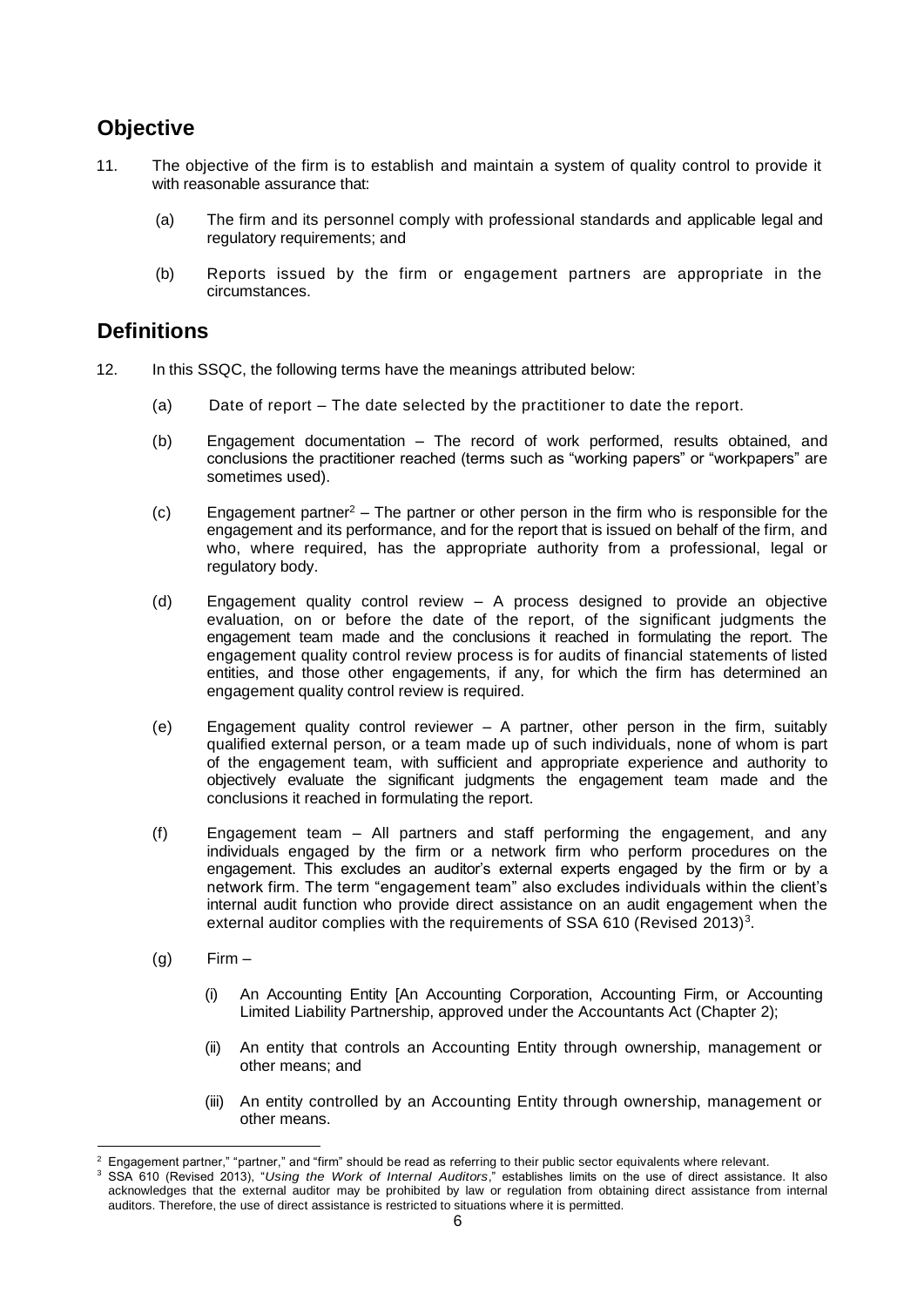- (h) Inspection In relation to completed engagements, procedures designed to provide evidence of compliance by engagement teams with the firm's quality control policies and procedures.
- (i) Listed entity An entity whose shares, stock or debt are quoted or listed on a recognized stock exchange, or are marketed under the regulations of a recognized stock exchange or other equivalent body.
- (j) Monitoring A process comprising an ongoing consideration and evaluation of the firm's system of quality control, including a periodic inspection of a selection of completed engagements, designed to provide the firm with reasonable assurance that its system of quality control is operating effectively.
- (k) Network firm A firm or entity that belongs to a network.
- (l) Network A larger structure:
	- (i) That is aimed at cooperation, and
	- (ii) That is clearly aimed at profit or cost-sharing or shares common ownership, control or management, common quality control policies and procedures, common business strategy, the use of a common brand name, or a significant part of professional resources.
- (m) Partner Any individual with authority to bind the firm with respect to the performance of a professional services engagement.
- (n) Personnel Partners and staff.
- (o) Professional standards Singapore Engagement Standards, as approved by ISCA and PAOC and defined in the ISCA's *Preface to the Singapore Standards on Quality Control, Auditing, Review, Other Assurance and Related Services*, and relevant ethical requirements.
- (p) Reasonable assurance In the context of this SSQC, a high, but not absolute, level of assurance.
- (q) Relevant ethical requirements Ethical requirements to which the engagement team and engagement quality control reviewer are subject when undertaking audits or reviews of financial statements, or other assurance or related services engagements, which ordinarily comprise the provisions of the Accounting and Corporate Regulatory Authority (ACRA) *Code of Professional Conduct and Ethics for Public Accountants and Accounting Entities* (ACRA Code).
- (r) Staff Professionals, other than partners, including any experts the firm employs.
- (s) Suitably qualified external person An individual outside the firm with the competence and capabilities to act as an engagement partner, for example a partner of another firm, or an employee (with appropriate experience) of either a professional accountancy body whose members may perform audits and reviews of historical financial information, or other assurance or related services engagements, or of an organization that provides relevant quality control services.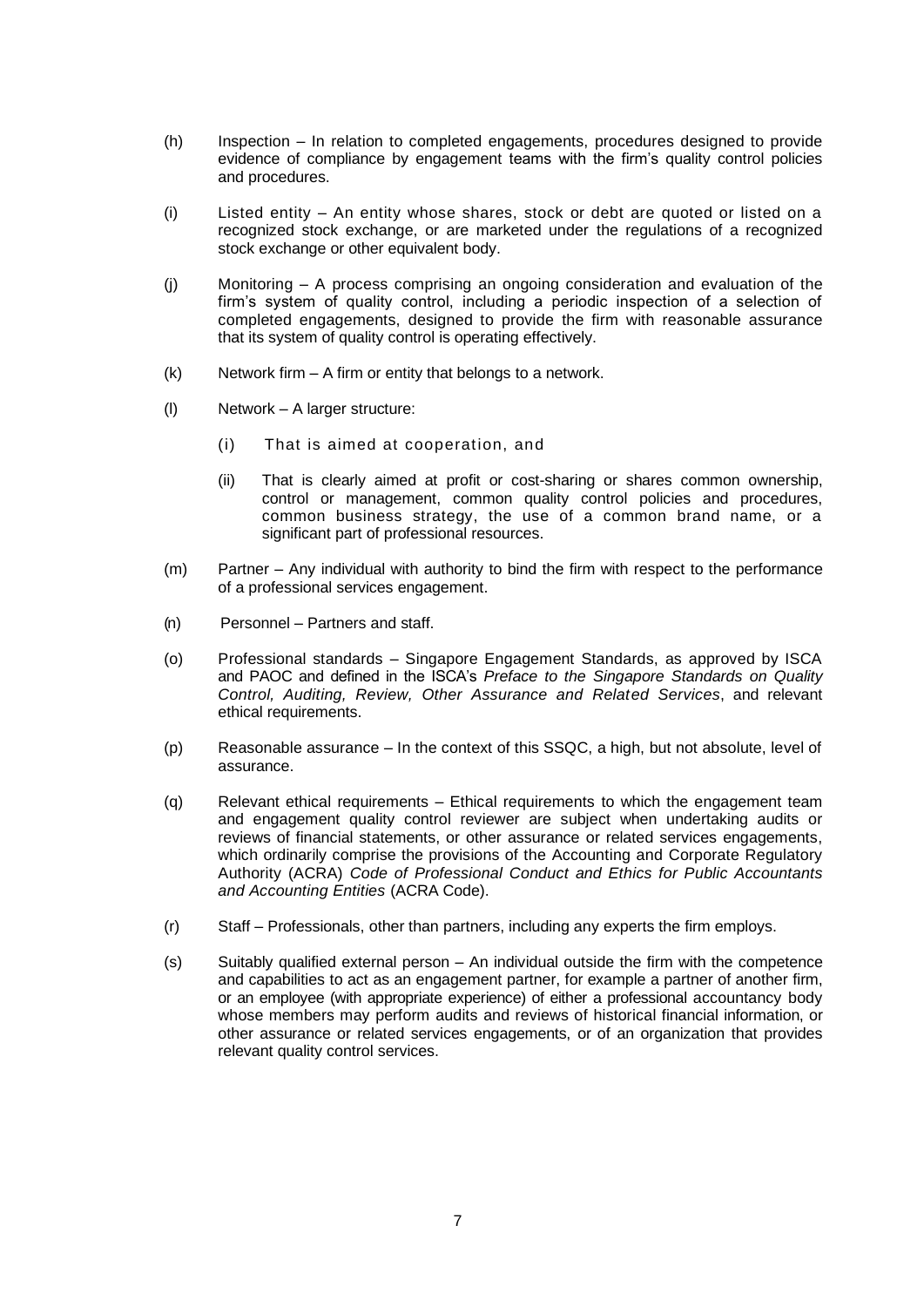# **Requirements**

# **Applying, and Complying with, Relevant Requirements**

- 13. Personnel within the firm responsible for establishing and maintaining the firm's system of quality control shall have an understanding of the entire text of this SSQC, includ ing its application and other explanatory material, to understand its objective and to apply its requirements properly.
- 14. The firm shall comply with each requirement of this SSQC unless, in the circumstances of the firm, the requirement is not relevant to the services provided in respect of audits and reviews of financial statements, and other assurance and related services engagements. (Ref: Para. A1)
- 15. The requirements are designed to enable the firm to achieve the objective stated in this SSQC. The proper application of the requirements is therefore expected to provide a sufficient basis for the achievement of the objective. However, because circumstances vary widely and all such circumstances cannot be anticipated, the firm shall consider whether there are particular matters or circumstances that require the firm to establish policies and procedures in addition to those required by this SSQC to meet the stated objective.

# **Elements of a System of Quality Control**

- 16. The firm shall establish and maintain a system of quality control that includes policies and procedures that address each of the following elements:
	- (a) Leadership responsibilities for quality within the firm.
	- (b) Relevant ethical requirements.
	- (c) Acceptance and continuance of client relationships and specific engagements.
	- (d) Human resources.
	- (e) Engagement performance.
	- (f) Monitoring.
- 17. The firm shall document its policies and procedures and communicate them to the firm's personnel. (Ref: Para. A2-A3)

## **Leadership Responsibilities for Quality within the Firm**

- 18. The firm shall establish policies and procedures designed to promote an internal culture recognizing that quality is essential in performing engagements. Such policies and procedures shall require the firm's chief executive officer (or equivalent) or, if appropriate, the firm's managing board of partners (or equivalent) to assume ultimate responsibility for the firm's system of quality control. (Ref: Para. A4-A5)
- 19. The firm shall establish policies and procedures such that any person or persons assigned operational responsibility for the firm's system of quality control by the firm's chief executive officer or managing board of partners has sufficient and appropriate experience and ability, and the necessary authority, to assume that responsibility. (Ref: Para. A6)

### **Relevant Ethical Requirements**

20. The firm shall establish policies and procedures designed to provide it with reasonable assurance that the firm and its personnel comply with relevant ethical requirements. (Ref: Para. A7-A10)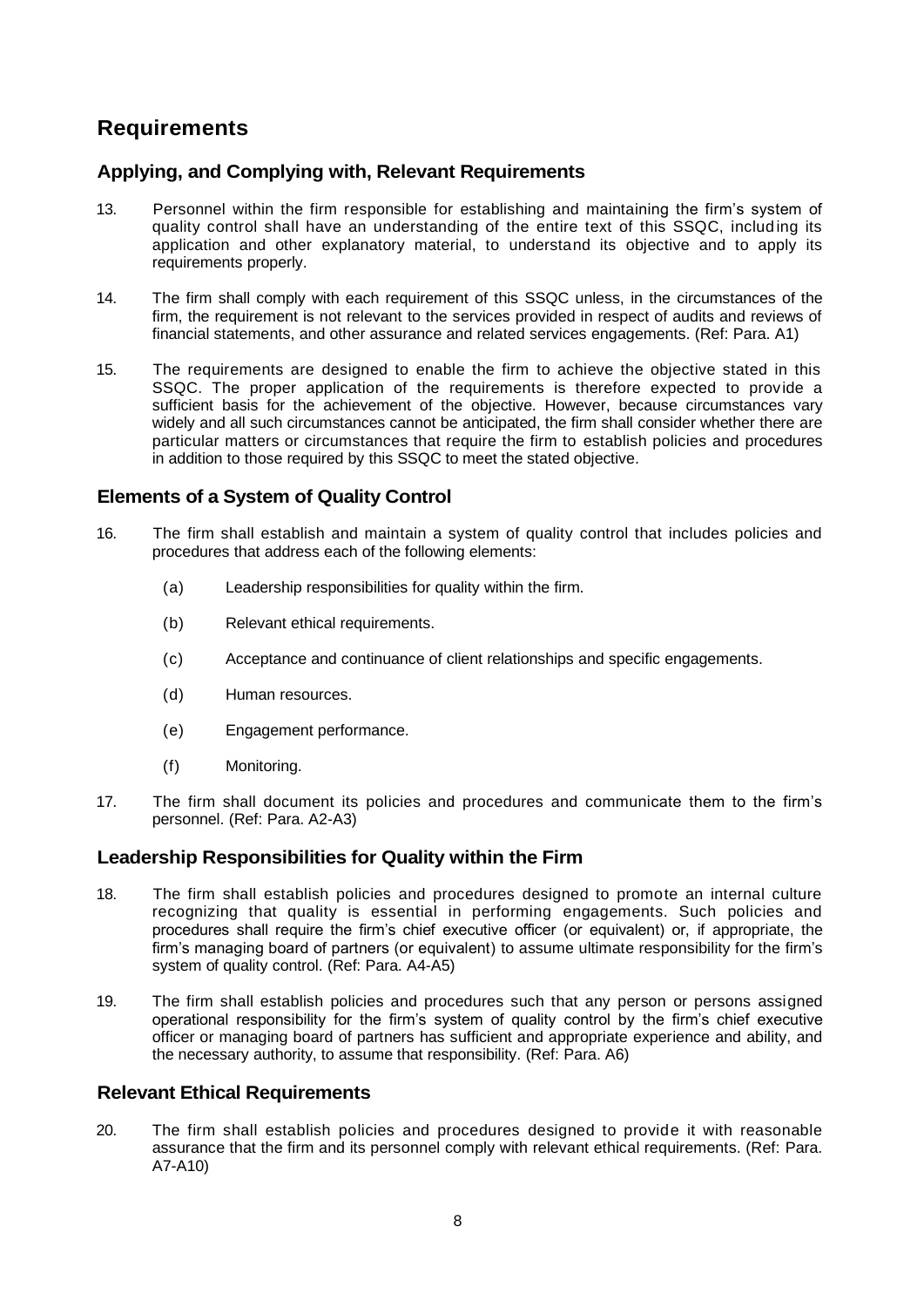#### *Independence*

21. The firm shall establish policies and procedures designed to provide it with reasonable assurance that the firm, its personnel and, where applicable, others subject to independence requirements (including network firm personnel) maintain independence where required by relevant ethical requirements. Such policies and procedures shall enable the firm to: (Ref:

Para. A10)

- (a) Communicate its independence requirements to its personnel and, where applicable, others subject to them; and
- (b) Identify threats to independence, evaluate whether the identified threats are at an acceptable level, and if not address them by eliminating the circumstances that create the threats, applying safeguards to reduce threats to an acceptable level, or withdrawing from the engagement, where withdrawal is possible under applicable law or regulation.
- 22. Such policies and procedures shall require: (Ref: Para. A10)
	- (a) Engagement partners to provide the firm with relevant information about client engagements, including the scope of services, to enable the firm to evaluate the overall impact, if any, on independence requirements;
	- (b) Personnel to promptly notify the firm of circumstances and relationships that create threats to independence so that appropriate action can be taken; and
	- (c) The accumulation and communication of relevant information to appropriate personnel so that:
		- (i) The firm and its personnel can readily determine whether they satisfy independence requirements;
		- (ii) The firm can maintain and update its records relating to independence; and
		- (iii) The firm can take appropriate action regarding identified threats to independence that are not at an acceptable level.
- 23. The firm shall establish policies and procedures designed to provide it with reasonable assurance that it is notified of breaches of independence requirements, and to enable it to take appropriate actions to resolve such situations. The policies and procedures shall include requirements for: (Ref: Para. A10)
	- (a) Personnel to promptly notify the firm of independence breaches of which they become aware;
	- (b) The firm to promptly communicate identified breaches of these policies and procedures to:
		- (i) The engagement partner who, with the firm, needs to address the breach; and
		- (ii) Other relevant personnel in the firm and, where appropriate, the network, and those subject to the independence requirements who need to take appropriate action; and individuals referred to in subparagraph (b)(ii) of the actions taken to resolve the matter, so that the firm can determine whether it should take further action.
	- (c) Prompt communication to the firm, if necessary, by the engagement partner and the other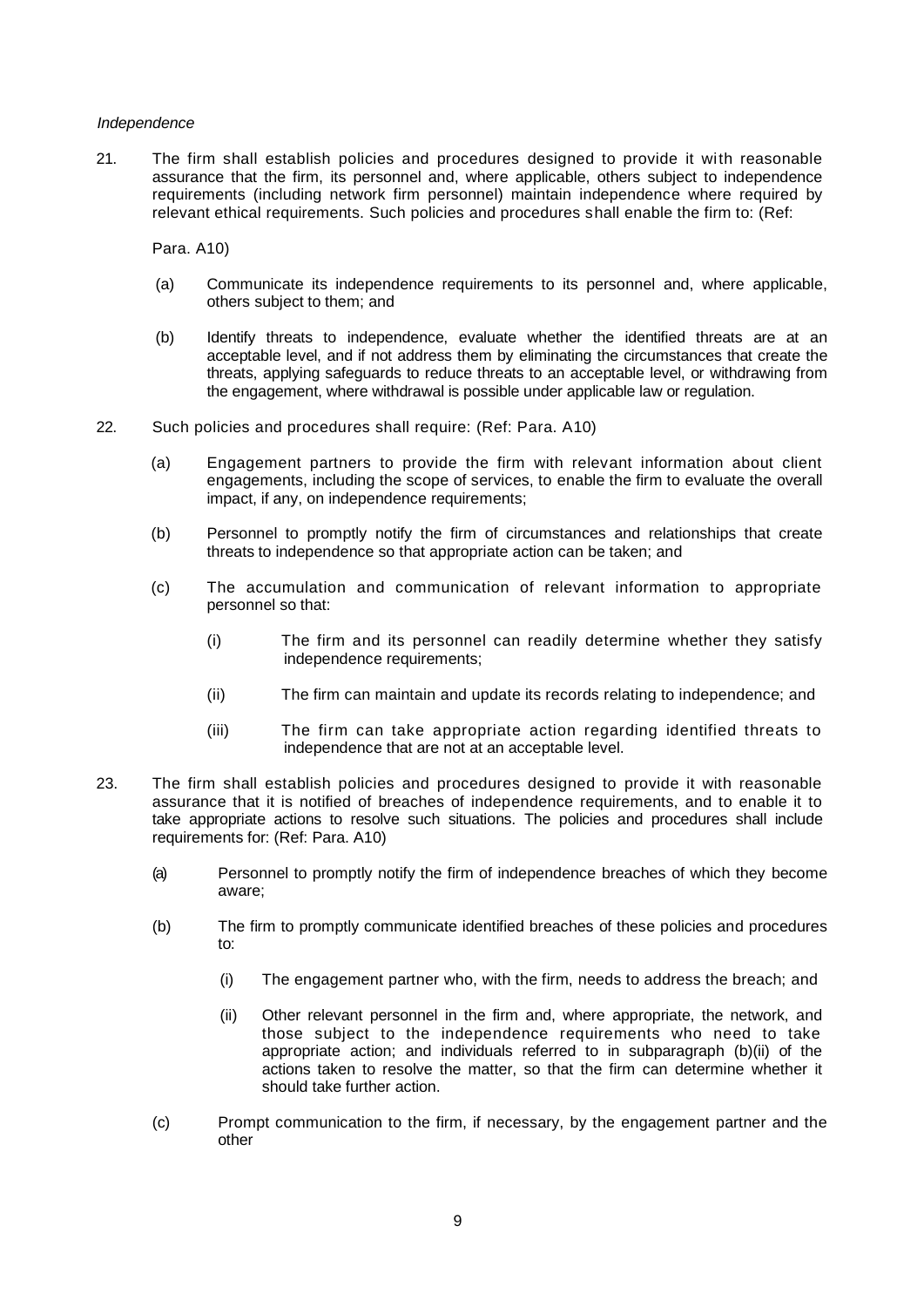- 24. At least annually, the firm shall obtain written confirmation of compliance with its policies and procedures on independence from all firm personnel required to be independent by relevant ethical requirements. (Ref: Para. A10-A11)
- 25. The firm shall establish policies and procedures: (Ref: Para. A10, A12-A17)
	- (a) Setting out criteria for determining the need to eliminate the circumstances that create a threat of long association with an entity to an acceptable level when using the same senior personnel on an assurance engagement over a long period of time or criteria for applying safeguards to reduce the threat; and
	- (b) Requiring, for audits of financial statements of listed entities, the rotation of the engagement partner and the individuals responsible for engagement quality control review, and where applicable, others subject to rotation requirements, after a specified period in compliance with relevant ethical requirements.

### **Acceptance and Continuance of Client Relationships and Specific Engagements**

- 26. The firm shall establish policies and procedures for the acceptance and continuance of client relationships and specific engagements, designed to provide the firm with reasonable assurance that it will only undertake or continue relationships and engagements where the firm:
	- (a) Is competent to perform the engagement and has the capabilities, including time and resources, to do so; (Ref: Para. A18, A23)
	- (b) Can comply with relevant ethical requirements; and
	- (c) Has considered the integrity of the client, and does not have information that would lead it to conclude that the client lacks integrity. (Ref: Para. A19-A20, A23)
- 27. Such policies and procedures shall require:
	- (a) The firm to obtain such information as it considers necessary in the circumstances before accepting an engagement with a new client, when deciding whether to continue an existing engagement, and when considering acceptance of a new engagement with an existing client. (Ref: Para. A21, A23)
	- (b) If a potential conflict of interest is identified in accepting an engagement from a new or an existing client, the firm to determine whether it is appropriate to accept the engagement.
	- (c) If issues have been identified, and the firm decides to accept or continue the client relationship or a specific engagement, the firm to document how the issues were resolved.
- 28. The firm shall establish policies and procedures on continuing an engagement and the client relationship, addressing the circumstances where the firm obtains information that would have caused it to decline the engagement had that information been available earlier. Such policies and procedures shall include consideration of:
	- (a) The professional and legal responsibilities that apply to the circumstances, including whether there is a requirement for the firm to report to the person or persons who made the appointment or, in some cases, to regulatory authorities; and
	- (b) The possibility of withdrawing from the engagement or from both the engagement and the client relationship. (Ref: Para. A22-A23)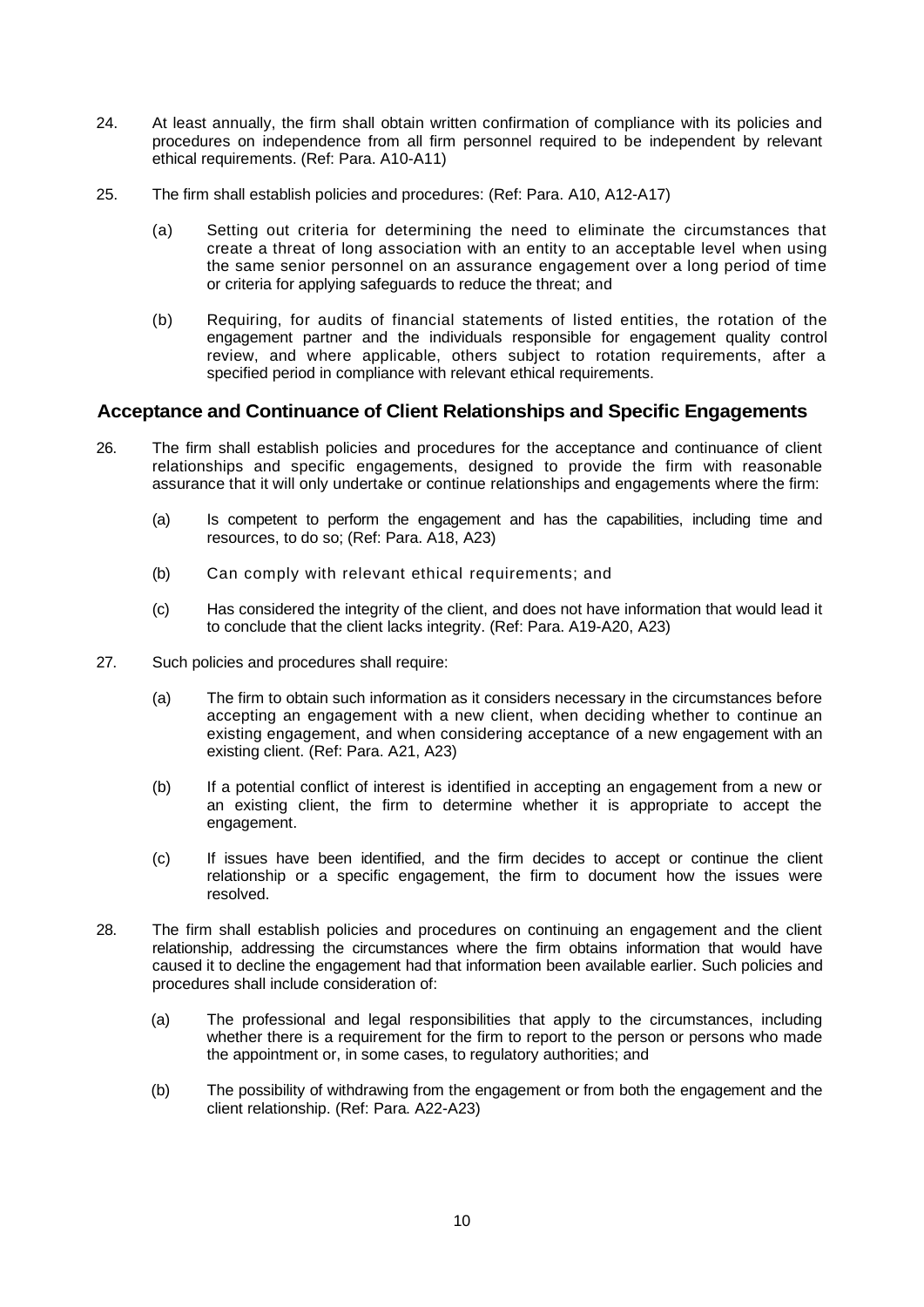### **Human Resources**

- 29. The firm shall establish policies and procedures designed to provide it with reasonable assurance that it has sufficient personnel with the competence, capabilities, and commitment to ethical principles necessary to:
	- (a) Perform engagements in accordance with professional standards and applicable legal and regulatory requirements; and
	- (b) Enable the firm or engagement partners to issue reports that are appropriate in the circumstances. (Ref: Para. A24-A29)

#### *Assignment of Engagement Teams*

- 30. The firm shall assign responsibility for each engagement to an engagement partner and shall establish policies and procedures requiring that:
	- (a) The identity and role of the engagement partner are communicated to key members of client management and those charged with governance;
	- (b) The engagement partner has the appropriate competence, capabilities, and authority to perform the role; and
	- (c) The responsibilities of the engagement partner are clearly defined and communicated to that partner. (Ref: Para. A30)
- 31. The firm shall also establish policies and procedures to assign appropriate personnel with the necessary competence, and capabilities to:
	- (a) Perform engagements in accordance with professional standards and applicable legal and regulatory requirements; and
	- (b) Enable the firm or engagement partners to issue reports that are appropriate in the circumstances. (Ref: Para. A31)

## **Engagement Performance**

- 32. The firm shall establish policies and procedures designed to provide it with reasonable assurance that engagements are performed in accordance with professional standards and applicable legal and regulatory requirements, and that the firm or the engagement partner issue reports that are appropriate in the circumstances. Such policies and procedures shall include:
	- (a) Matters relevant to promoting consistency in the quality of engagement performance; (Ref: Para. A32-A33)
	- (b) Supervision responsibilities; and (Ref: Para. A34)
	- (c) Review responsibilities. (Ref: Para. A35)
- 33. The firm's review responsibility policies and procedures shall be determined on the basis that work of less experienced team members is reviewed by more experienced engagement team members.

#### *Consultation*

- 34. The firm shall establish policies and procedures designed to provide it with reasonable assurance that:
	- (a) Appropriate consultation takes place on difficult or contentious matters;
	- (b) Sufficient resources are available to enable appropriate consultation to take place;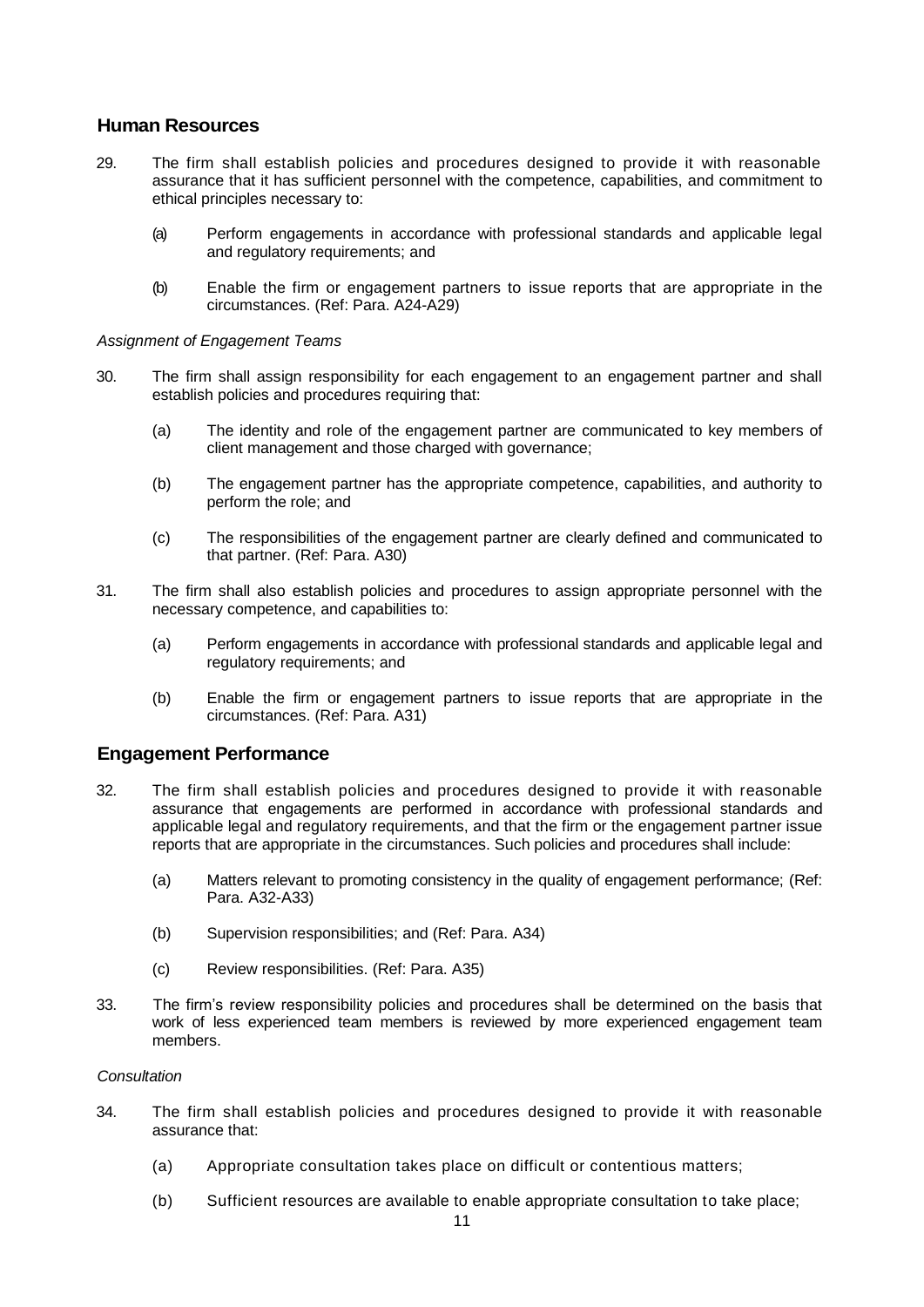- (c) The nature and scope of, and conclusions resulting from, such consultations are documented and are agreed by both the individual seeking consultation and the individual consulted; and
- (d) Conclusions resulting from consultations are implemented. (Ref: Para. A36-A40)

#### *Engagement Quality Control Review*

- 35. The firm shall establish policies and procedures requiring, for appropriate engagements, an engagement quality control review that provides an objective evaluation of the significant judgments made by the engagement team and the conclusions reached in formulating the report. Such policies and procedures shall:
	- (a) Require an engagement quality control review for all audits of financial statements of listed entities;
	- (b) Set out criteria against which all other audits and reviews of historical financial information and other assurance and related services engagements shall be evaluated to determine whether an engagement quality control review should be performed; and (Ref: Para. A41)
	- (c) Require an engagement quality control review for all engagements, if any, meeting the criteria established in compliance with subparagraph (b).
- 36. The firm shall establish policies and procedures setting out the nature, timing and extent of an engagement quality control review. Such policies and procedures shall require that the engagement report not be dated until the completion of the engagement quality control review. (Ref: Para. A42-A43)
- 37. The firm shall establish policies and procedures to require the engagement quality control review to include:
	- (a) Discussion of significant matters with the engagement partner;
	- (b) Review of the financial statements or other subject matter information and the proposed report;
	- (c) Review of selected engagement documentation relating to significant judgments the engagement team made and the conclusions it reached; and
	- (d) Evaluation of the conclusions reached in formulating the report and consideration of whether the proposed report is appropriate. (Ref: Para. A44)
- 38. For audits of financial statements of listed entities, the firm shall establish policies and procedures to require the engagement quality control review to also include consideration of the following:
	- (a) The engagement team's evaluation of the firm's independence in relation to the specific engagement;
	- (b) Whether appropriate consultation has taken place on matters involving differences of opinion or other difficult or contentious matters, and the conclusions arising from those consultations; and
	- (c) Whether documentation selected for review reflects the work performed in relation to the significant judgments made and supports the conclusions reached. (Ref: Para. A45-A46)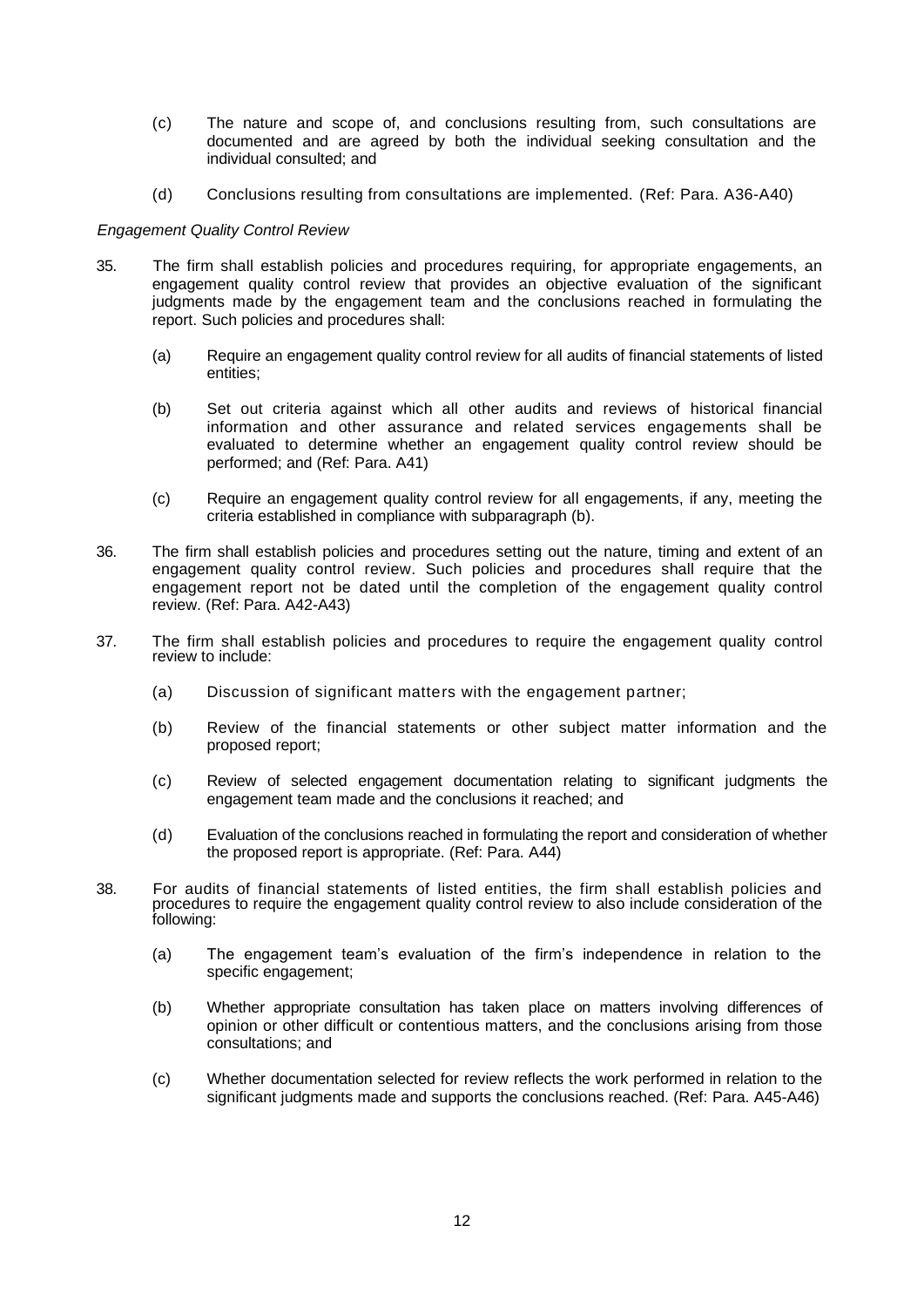Criteria for the Eligibility of Engagement Quality Control Reviewers

- 39. The firm shall establish policies and procedures to address the appointment of engagement quality control reviewers and establish their eligibility through:
	- (a) The technical qualifications required to perform the role, including the necessary experience and authority; and (Ref: Para. A47)
	- (b) The degree to which an engagement quality control reviewer can be consulted on the engagement without compromising the reviewer's objectivity. (Ref: Para. A48)
- 40. The firm shall establish policies and procedures designed to maintain the objectivity of the engagement quality control reviewer. (Ref: Para. A49-A51)
- 41. The firm's policies and procedures shall provide for the replacement of the engagement quality control reviewer where the reviewer's ability to perform an objective review may be impaired.

Documentation of the Engagement Quality Control Review

- 42. The firm shall establish policies and procedures on documentation of the engagement quality control review which require documentation that:
	- (a) The procedures required by the firm's policies on engagement quality control review have been performed;
	- (b) The engagement quality control review has been completed on or before the date of the report; and
	- (c) The reviewer is not aware of any unresolved matters that would cause the reviewer to believe that the significant judgments the engagement team made and the conclusions it reached were not appropriate.

#### *Differences of Opinion*

- 43. The firm shall establish policies and procedures for dealing with and resolving differences of opinion within the engagement team, with those consulted and, where applicable, between the engagement partner and the engagement quality control reviewer. (Ref: Para. A52-A53)
- 44. Such policies and procedures shall require that:
	- (a) Conclusions reached be documented and implemented; and
	- *(b)* The report not be dated until the matter is resolved. *Engagement Documentation*

Completion of the Assembly of Final Engagement Files

45. The firm shall establish policies and procedures for engagement teams to complete the assembly of final engagement files on a timely basis after the engagement reports have been finalized. (Ref: Para. A54-A55)

Confidentiality, Safe Custody, Integrity, Accessibility and Retrievability of Engagement Documentation

46. The firm shall establish policies and procedures designed to maintain the confidentiality, safe custody, integrity, accessibility and retrievability of engagement documentation. (Ref: Para. A56- A59)

#### Retention of Engagement Documentation

47. The firm shall establish policies and procedures for the retention of engagement documentation for a period sufficient to meet the needs of the firm or as required by law or regulation. (Ref: Para. A60-A63)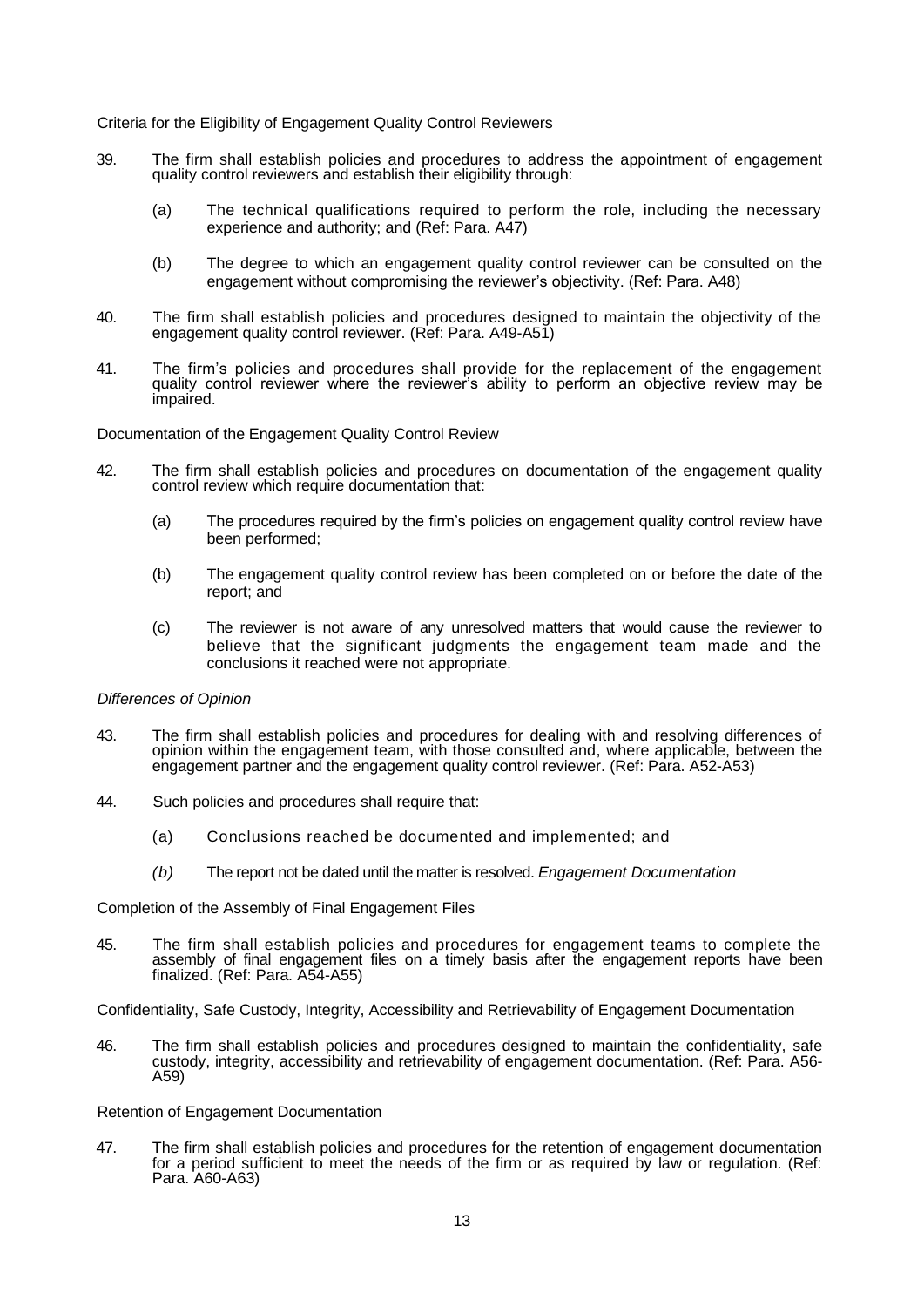# **Monitoring**

*Monitoring the Firm's Quality Control Policies and Procedures*

- 48. The firm shall establish a monitoring process designed to provide it with reasonable assurance that the policies and procedures relating to the system of quality control are relevant, adequate, and operating effectively. This process shall:
	- (a) Include an ongoing consideration and evaluation of the firm's system of quality control including, on a cyclical basis, inspection of at least one completed engagement for each engagement partner;
	- (b) Require responsibility for the monitoring process to be assigned to a partner or partners or other persons with sufficient and appropriate experience and authority in the firm to assume that responsibility; and
	- (c) Require that those performing the engagement or the engagement quality control review are not involved in inspecting the engagements. (Ref: Para. A64-A68)

#### *Evaluating, Communicating and Remedying Identified Deficiencies*

- 49. The firm shall evaluate the effect of deficiencies noted as a result of the monitoring process and determine whether they are either:
	- (a) Instances that do not necessarily indicate that the firm's system of quality control is insufficient to provide it with reasonable assurance that it complies with professional standards and applicable legal and regulatory requirements, and that the reports issued by the firm or engagement partners are appropriate in the circumstances; or
	- (b) Systemic, repetitive or other significant deficiencies that require prompt corrective action.
- 50. The firm shall communicate to relevant engagement partners and other appropriate personnel deficiencies noted as a result of the monitoring process and recommendations for appropriate remedial action. (Ref: Para. A69)
- 51. Recommendations for appropriate remedial actions for deficiencies noted shall include one or more of the following:
	- (a) Taking appropriate remedial action in relation to an individual engagement or member of personnel;
	- (b) The communication of the findings to those responsible for training and professional development;
	- (c) Changes to the quality control policies and procedures; and
	- (d) Disciplinary action against those who fail to comply with the policies and procedures of the firm, especially those who do so repeatedly.
- 52. The firm shall establish policies and procedures to address cases where the results of the monitoring procedures indicate that a report may be inappropriate or that procedures were omitted during the performance of the engagement. Such policies and procedures shall require the firm to determine what further action is appropriate to comply with relevant professional standards and applicable legal and regulatory requirements and to consider whether to obtain legal advice.
- 53. The firm shall communicate at least annually the results of the monitoring of its system of quality control to engagement partners and other appropriate individuals within the firm, including the firm's chief executive officer or, if appropriate, its managing board of partners. This communication shall be sufficient to enable the firm and these individuals to take prompt and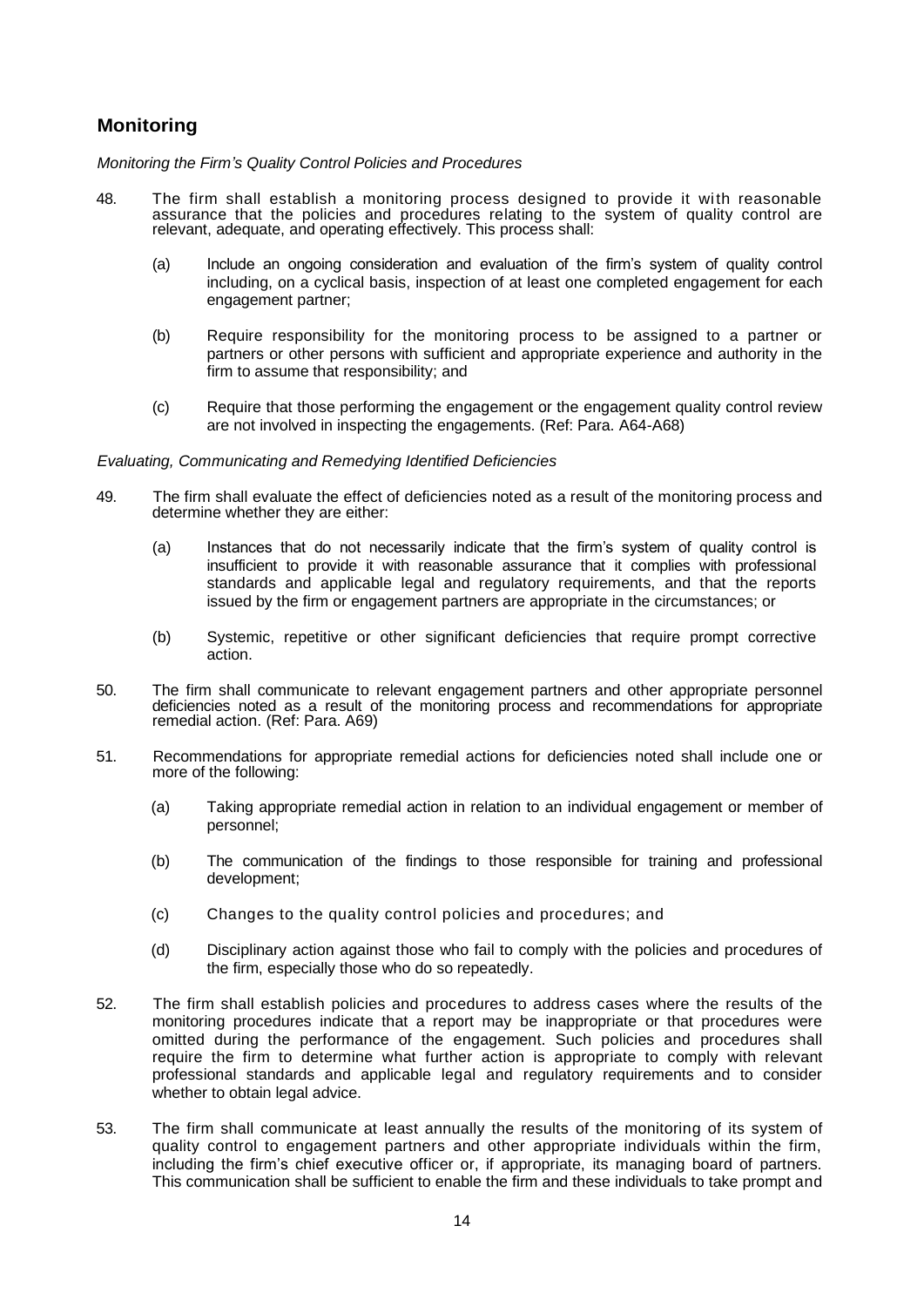appropriate action where necessary in accordance with their defined roles and responsibilities. Information communicated shall include the following:

- (a) A description of the monitoring procedures performed.
- (b) The conclusions drawn from the monitoring procedures.
- (c) Where relevant, a description of systemic, repetitive or other significant deficiencies and of the actions taken to resolve or amend those deficiencies.
- 54. Some firms operate as part of a network and, for consistency, may implement some of their monitoring procedures on a network basis. Where firms within a network operate under common monitoring policies and procedures designed to comply with this SSQC, and these firms place reliance on such a monitoring system, the firm's policies and procedures shall require that:
	- (a) At least annually, the network communicate the overall scope, extent and results of the monitoring process to appropriate individuals within the network firms; and
	- (b) The network communicate promptly any identified deficiencies in the system of quality control to appropriate individuals within the relevant network firm or firms so that the necessary action can be taken,

in order that engagement partners in the network firms can rely on the results of the monitoring process implemented within the network, unless the firms or the network advise otherwise.

#### *Complaints and Allegations*

- 55. The firm shall establish policies and procedures designed to provide it with reasonable assurance that it deals appropriately with:
	- (a) Complaints and allegations that the work performed by the firm fails to comply with professional standards and applicable legal and regulatory requirements; and
	- (b) Allegations of non-compliance with the firm's system of quality control.

As part of this process, the firm shall establish clearly defined channels for firm personnel to raise any concerns in a manner that enables them to come forward without fear of reprisals. (Ref: Para. A70)

56. If during the investigations into complaints and allegations, deficiencies in the design or operation of the firm's quality control policies and procedures or non-compliance with the firm's system of quality control by an individual or individuals are identified, the firm shall take appropriate actions as set out in paragraph 51. (Ref: Para. A71-A72)

## **Documentation of the System of Quality Control**

- 57. The firm shall establish policies and procedures requiring appropriate documentation to provide evidence of the operation of each element of its system of quality control. (Ref: Para. A73-A75)
- 58. The firm shall establish policies and procedures that require retention of documentation for a period of time sufficient to permit those performing monitoring procedures to evaluate the firm's compliance with its system of quality control, or for a longer period if required by law or regulation.
- 59. The firm shall establish policies and procedures requiring documentation of complaints and allegations and the responses to them.

\*\*\*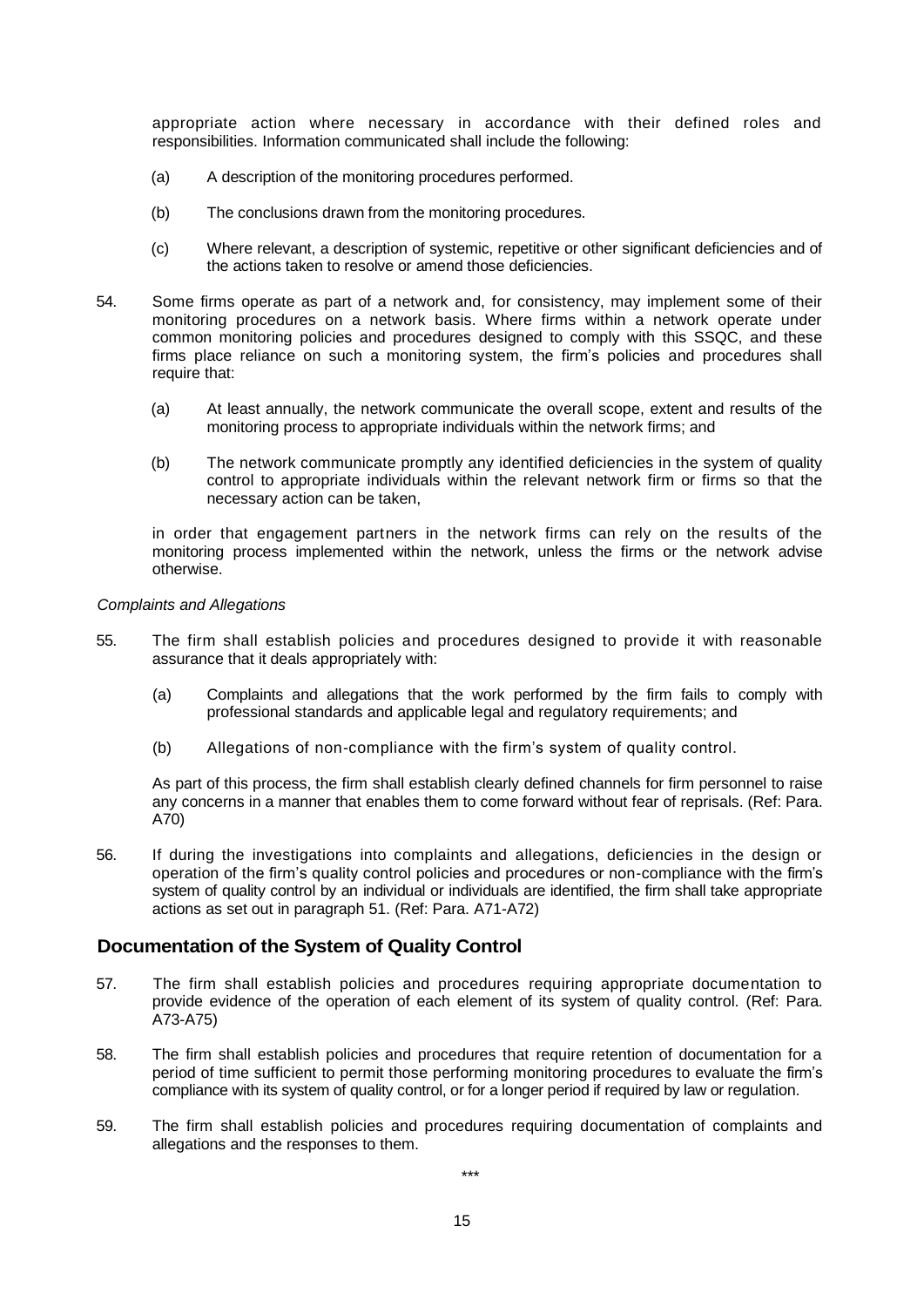# **Application and Other Explanatory Material**

# **Applying, and Complying with, Relevant Requirements**

*Considerations Specific to Smaller Firms* (Ref: Para. 14)

A1. This SSQC does not call for compliance with requirements that are not relevant, for example, in the circumstances of a sole practitioner with no staff. Requirements in this SSQC such as those for policies and procedures for the assignment of appropriate personnel to the engagement team (see paragraph 31), for review responsibilities (see paragraph 33), and for the annual communication of the results of monitoring to engagement partners within the firm (see paragraph 53) are not relevant in the absence of staff.

# **Elements of a System of Quality Control (Ref: Para. 17)**

A2. In general, communication of quality control policies and procedures to firm personnel includes a description of the quality control policies and procedures and the objectives they are designed to achieve, and the message that each individual has a personal responsibility for quality and is expected to comply with these policies and procedures. Encouraging firm personnel to communicate their views or concerns on quality control matters recognizes the importance of obtaining feedback on the firm's system of quality control.

*Considerations Specific to Smaller Firms*

A3. Documentation and communication of policies and procedures for smaller firms may be less formal and extensive than for larger firms.

# **Leadership Responsibilities for Quality within the Firm**

*Promoting an Internal Culture of Quality* (Ref: Para. 18)

- A4. The firm's leadership and the examples it sets significantly influence the internal culture of the firm. The promotion of a quality-oriented internal culture depends on clear, consistent and frequent actions and messages from all levels of the firm's management that emphasize the firm's quality control policies and procedures, and the requirement to:
	- (a) Perform work that complies with professional standards and applicable legal and regulatory requirements; and
	- (b) Issue reports that are appropriate in the circumstances.

Such actions and messages encourage a culture that recognizes and rewards high quality work. These actions and messages may be communicated by, but are not limited to, training seminars, meetings, formal or informal dialogue, mission statements, newsletters, or briefing memoranda. They may be incorporated in the firm's internal documentation and training materials, and in partner and staff appraisal procedures such that they will support and reinforce the firm's view on the importance of quality and how, practically, it is to be achieved.

- A5. Of particular importance in promoting an internal culture based on quality is the need for the firm's leadership to recognize that the firm's business strategy is subject to the overriding requirement for the firm to achieve quality in all the engagements that the firm performs. Promoting such an internal culture includes:
	- (a) Establishment of policies and procedures that address performance evaluation, compensation, and promotion (including incentive systems) with regard to its personnel, in order to demonstrate the firm's overriding commitment to quality;
	- (b) Assignment of management responsibilities so that commercial considerations do not override the quality of work performed; and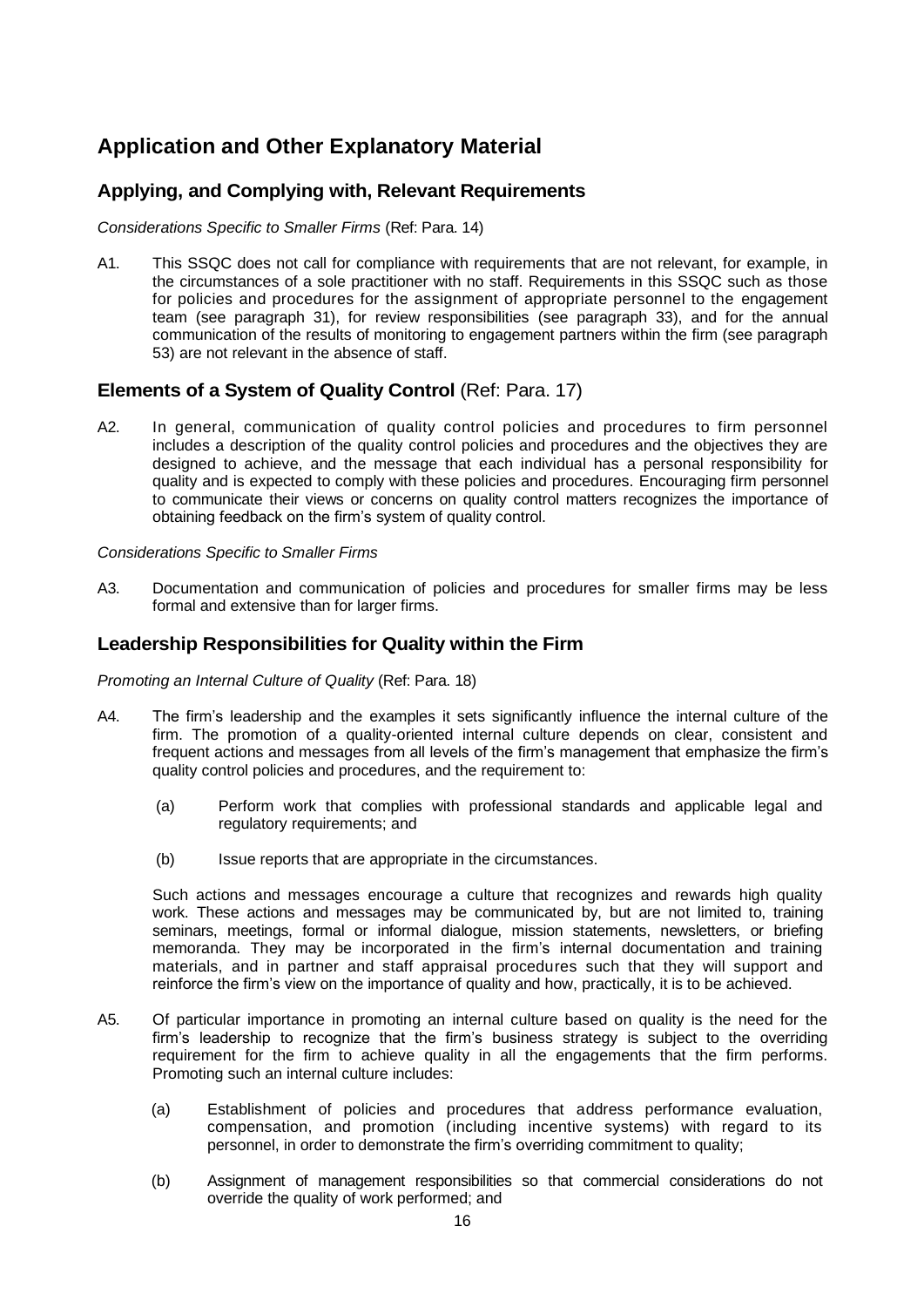(c) Provision of sufficient resources for the development, documentation and support of its quality control policies and procedures.

*Assigning Operational Responsibility for the Firm's System of Quality Control* (Ref: Para. 19)

A6. Sufficient and appropriate experience and ability enables the person or persons responsible for the firm's system of quality control to identify and understand quality control issues and to develop appropriate policies and procedures. Necessary authority enables the person or persons to implement those policies and procedures.

# **Relevant Ethical Requirements**

*Compliance with Relevant Ethical Requirements* (Ref: Para. 20)

- A7. The ACRA Code establishes the fundamental principles of ethics, which are:
	- (a) Integrity;
	- (b) Objectivity;
	- (c) Professional competence and due care;
	- (d) Confidentiality; and
	- (e) Professional behavior.

The fundamental principles of ethics establish the standard of behavior expected of a professional accountant.

- A8. The ACRA Code provides a conceptual framework that establishes the approach which a professional accountant is required to apply when identifying, evaluating and addressing threats to compliance with the fundamental principles. In the case of audits, reviews and other assurance engagements, the ACRA Code sets out Independence Standards, established by the application of the conceptual framework to threats to independence in relation to those engagements.
- A9. The fundamental principles are reinforced in particular by:
	- The leadership of the firm;
	- Education and training;
	- Monitoring; and
	- A process for dealing with breaches.

Definition of "Firm," "Network" and "Network Firm" (Ref: Para. 20-25)

- A10. The definitions of "firm," network" or "network firm" in relevant ethical requirements may differ from those set out in this SSA. For example, the ACRA Code<sup>4</sup> defines the "firm" as:
	- (a) An Accounting Entity [An Accounting Corporation, Accounting Firm, or Accounting Limited Liability Partnership, approved under the Accountants Act (Chapter 2);
	- (b) An entity that controls an Accounting Entity through ownership, management or other means; and

<sup>4</sup> Accounting and Corporate Regulatory Authority (ACRA) Code of Professional Conduct and Ethics for Public Accountants and Accounting Entities (ACRA Code).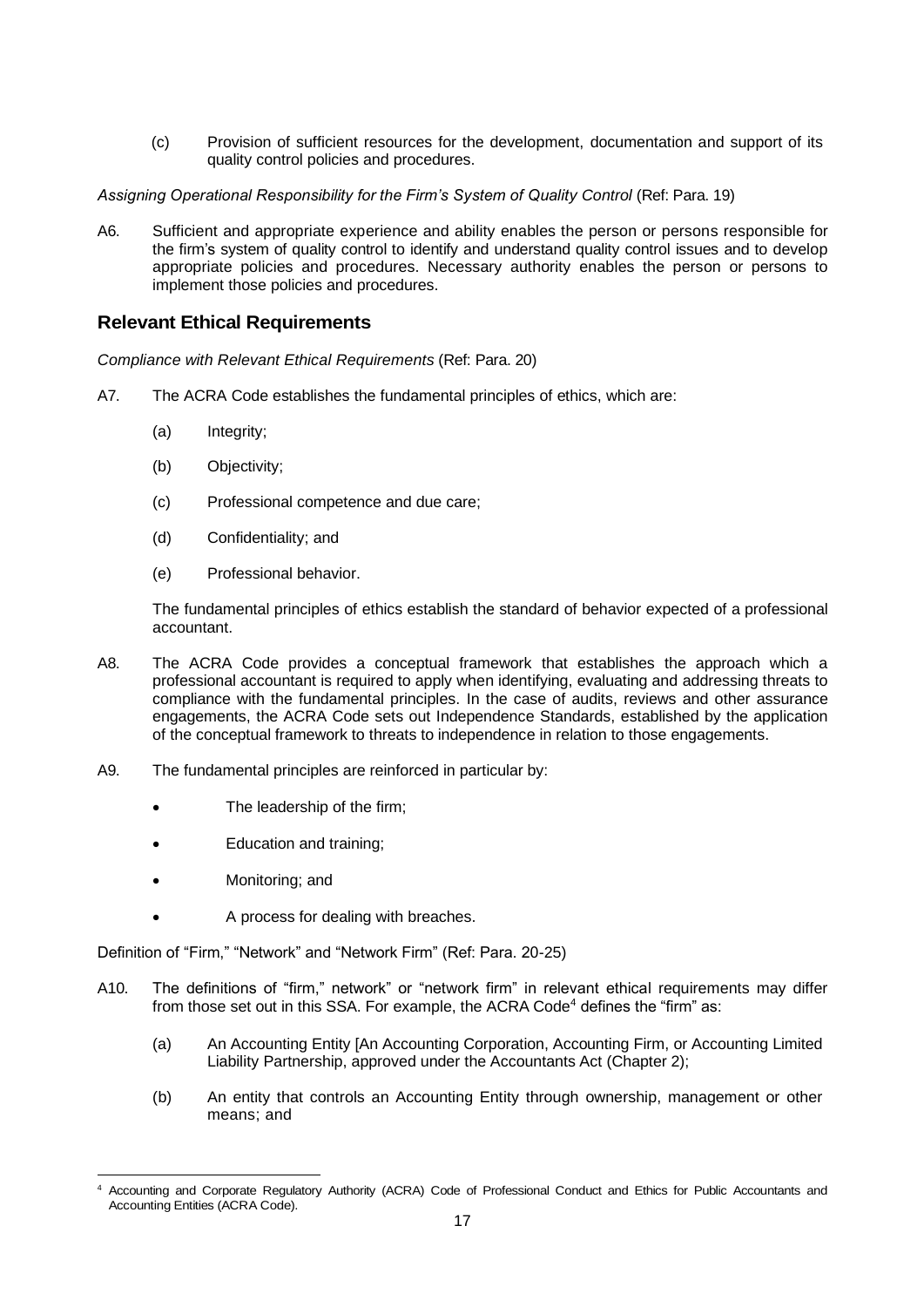(c) An entity controlled by an Accounting Entity through ownership, management or other means.

The ACRA Code also provides guidance in relation to the terms "network" and "network firm."

In complying with the requirements in paragraphs 20-25, the definitions used in the relevant ethical requirements apply in so far as is necessary to interpret those ethical requirements.

Written Confirmation (Ref: Para. 24)

A11. Written confirmation may be in paper or electronic form. By obtaining confirmation and taking appropriate action on information indicating a breach, the firm demonstrates the importance that it attaches to independence and makes the issue current for, and visible to, its personnel.

Long Association with an Entity (Ref: Para. 25)

- A12. The ACRA Code discusses the threat that may be created as a result of an individual's long association with:
	- The entity and its operations;
	- The entity's senior management; or
	- The underlying subject matter and subject matter information of the assurance engagement.
- A13. The ACRA Code includes examples of factors that are relevant to evaluating the level of a threat that may arise when an individual is involved in an assurance engagement over a long period of time. The ACRA Code also provides examples of actions to address threats, including:
	- Eliminating the threat, by rotating the individual off the engagement team; or
	- Applying safeguards to reduce the threat to an acceptable level, for example by performing regular independent internal or external quality reviews of the engagement.
- A14. The ACRA Code requires the rotation of the engagement partner, the engagement quality control reviewer, and other key audit partners<sup>5</sup> in respect of certain engagements. National requirements may establish shorter rotation periods.

Considerations specific to public sector audit organizations

- A15. Statutory measures may provide safeguards for the independence of public sector auditors. However, threats to independence may still exist regardless of any statutory measures designed to protect it. Therefore, in establishing the policies and procedures required by paragraphs 20-25, the public sector auditor may have regard to the public sector mandate and address any threats to independence in that context.
- A16. Listed entities as referred to in paragraphs 25 and A14 are not common in the public sector. However, there may be other public sector entities that are significant due to size, complexity or public interest aspects, and which consequently have a wide range of stakeholders. Therefore, there may be instances when a firm determines, based on its quality control policies and procedures, that a public sector entity is significant for the purposes of expanded quality control procedures.
- A17. In the public sector, legislation may establish the appointments and terms of office of the auditor with engagement partner responsibility. As a result, it may not be possible to comply strictly with the engagement partner rotation requirements envisaged for listed entities. Nonetheless, for

<sup>5</sup> As defined in the ACRA Code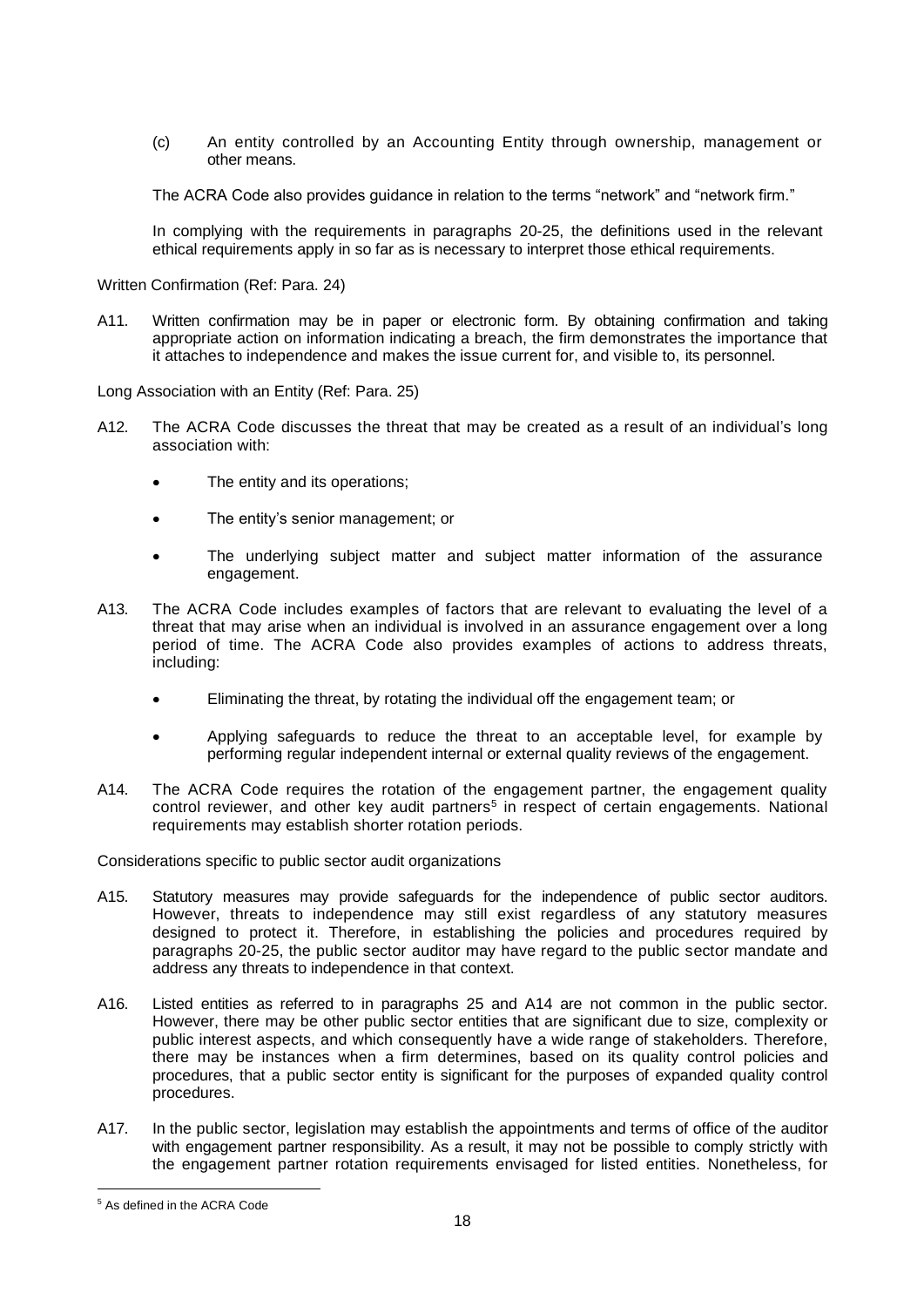may be in the public interest for public sector audit organizations to establish policies and procedures to promote compliance with the spirit of rotation of engagement partner responsibility.

## **Acceptance and Continuance of Client Relationships and Specific Engagements**

*Competence, Capabilities, and Resources* (Ref: Para. 26(a))

- A18. Consideration of whether the firm has the competence, capabilities, and resources to undertake a new engagement from a new or an existing client involves reviewing the specific requirements of the engagement and the existing partner and staff profiles at all relevant levels, and including whether:
	- Firm personnel have knowledge of relevant industries or subject matters;
	- Firm personnel have experience with relevant regulatory or reporting requirements, or the ability to gain the necessary skills and knowledge effectively;
	- The firm has sufficient personnel with the necessary competence and capabilities;
	- Experts are available, if needed:
	- Individuals meeting the criteria and eligibility requirements to perform engagement quality control review are available, where applicable; and
	- The firm is able to complete the engagement within the reporting deadline.

*Integrity of Client* (Ref: Para. 26(c))

- A19. With regard to the integrity of a client, matters to consider include, for example:
	- The identity and business reputation of the client's principal owners, key management, and those charged with its governance.
	- The nature of the client's operations, including its business practices.
	- Information concerning the attitude of the client's principal owners, key management and those charged with its governance towards such matters as aggressive interpretation of accounting standards and the internal control environment.
	- Whether the client is aggressively concerned with maintaining the firm's fees as low as possible.
	- Indications of an inappropriate limitation in the scope of work.
	- Indications that the client might be involved in money laundering or other criminal activities.
	- The reasons for the proposed appointment of the firm and non-reappointment of the previous firm.
	- The identity and business reputation of related parties.

The extent of knowledge a firm will have regarding the integrity of a client will generally grow within the context of an ongoing relationship with that client.

- A20. Sources of information on such matters obtained by the firm may include the following:
	- Communications with existing or previous providers of professional accountancy services to the client in accordance with relevant ethical requirements, and discussions with other third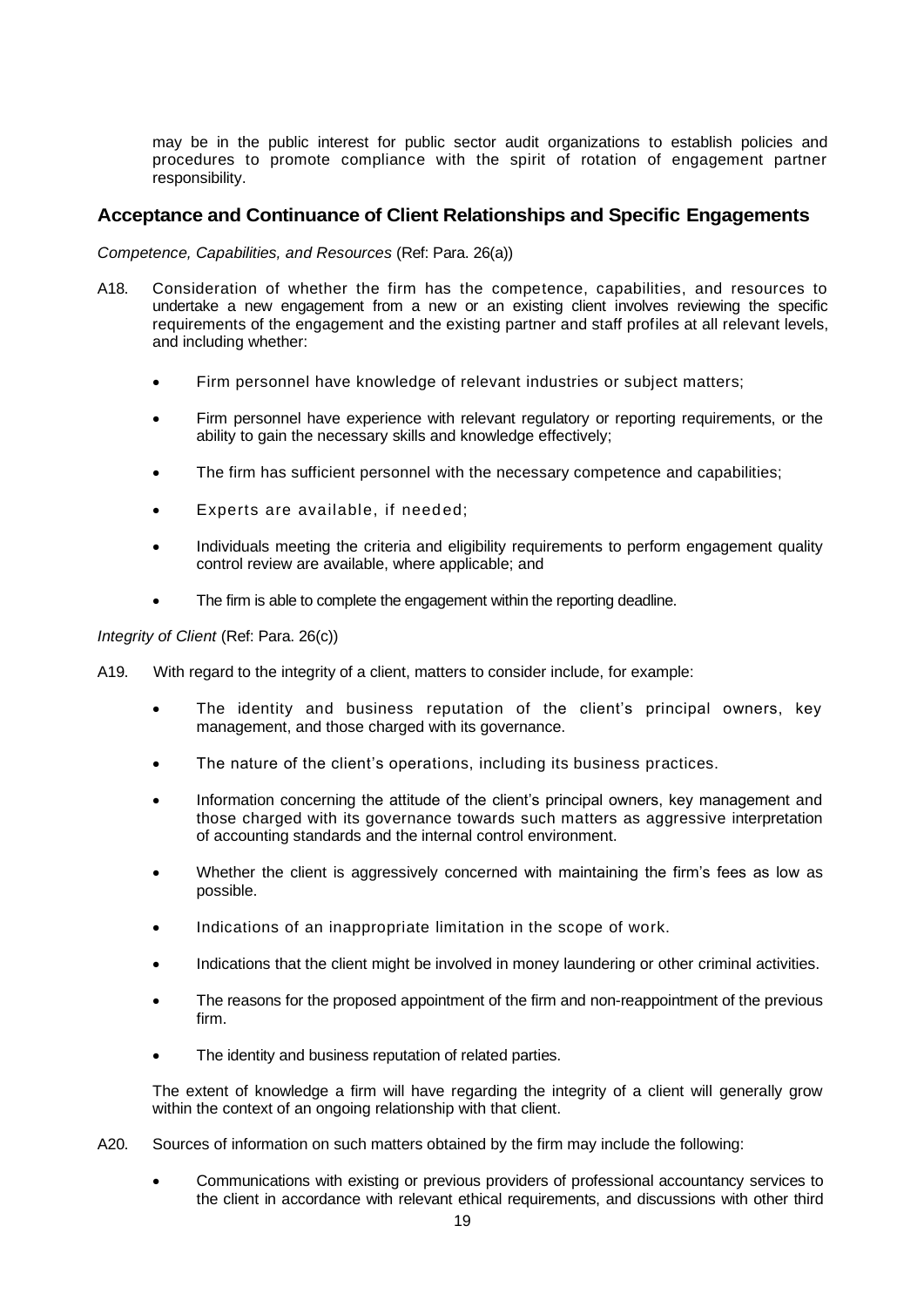parties.

- Inquiry of other firm personnel or third parties such as bankers, legal counsel and industry peers.
- Background searches of relevant databases.

#### *Continuance of Client Relationship* (Ref: Para. 27(a))

A21. Deciding whether to continue a client relationship includes consideration of significant matters that have arisen during the current or previous engagements, and their implications for continuing the relationship. For example, a client may have started to expand its business operations into an area where the firm does not possess the necessary expertise.

*Withdrawal* (Ref: Para. 28)

- A22. Policies and procedures on withdrawal from an engagement or from both the engagement and the client relationship address issues that include the following:
	- Discussing with the appropriate level of the client's management and those charged with its governance the appropriate action that the firm might take based on the relevant facts and circumstances.
	- If the firm determines that it is appropriate to withdraw, discussing with the appropriate level of the client's management and those charged with its governance withdrawal from the engagement or from both the engagement and the client relationship, and the reasons for the withdrawal.
	- Considering whether there is a professional, legal or regulatory requirement for the firm to remain in place, or for the firm to report the withdrawal from the engagement, or from both the engagement and the client relationship, together with the reasons for the withdrawal, to regulatory authorities.
	- Documenting significant matters, consultations, conclusions and the basis for the conclusions.

#### *Considerations Specific to Public Sector Audit Organizations* (Ref: Para. 26-28)

A23. In the public sector, auditors may be appointed in accordance with statutory procedures. Accordingly, certain of the requirements and considerations regarding the acceptance and continuance of client relationships and specific engagements as set out paragraphs 26-28 and A18-A22 may not be relevant. Nonetheless, establishing policies and procedures as described may provide valuable information to public sector auditors in performing risk assessments and in carrying out reporting responsibilities.

## **Human Resources** (Ref: Para. 29)

- A24. Personnel issues relevant to the firm's policies and procedures related to human resources include, for example:
	- **Recruitment**
	- Performance evaluation.
	- Capabilities, including time to perform assignments.
	- Competence.
	- Career development.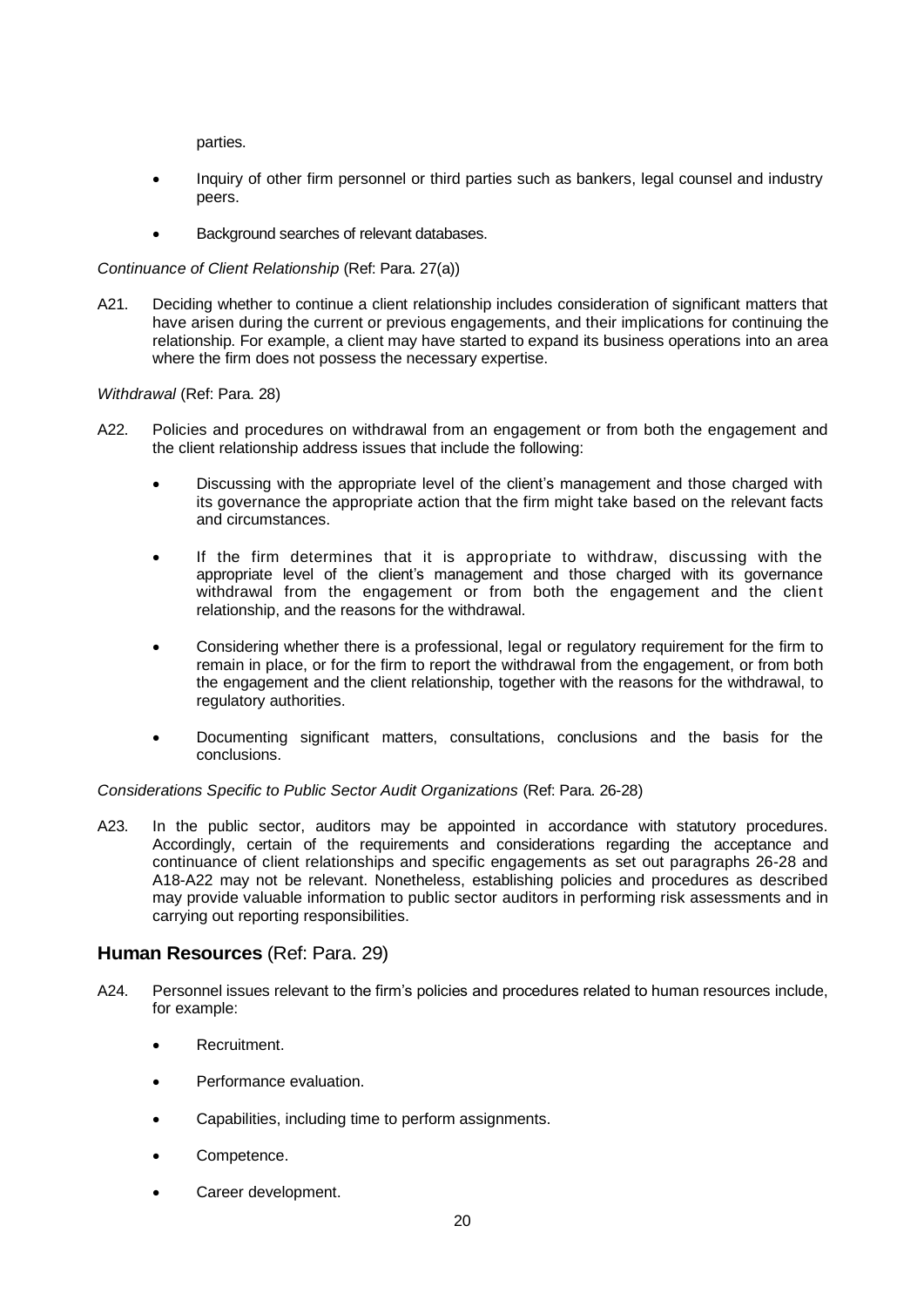- Promotion.
- Compensation.
- The estimation of personnel needs.

Effective recruitment processes and procedures help the firm select individuals of integrity who have the capacity to develop the competence and capabilities necessary to perform the firm's work and possess the appropriate characteristics to enable them to perform competently.

- A25. Competence can be developed through a variety of methods, including the following:
	- Professional education.
	- Continuing professional development, including training.
	- Work experience.
	- Coaching by more experienced staff, for example, other members of the engagement team.
	- Independence education for personnel who are required to be independent.
- A26. The continuing competence of the firm's personnel depends to a significant extent on an appropriate level of continuing professional development so that personnel maintain their knowledge and capabilities. Effective policies and procedures emphasize the need for continuing training for all levels of firm personnel, and provide the necessary training resources and assistance to enable personnel to develop and maintain the required competence and capabilities.
- A27. The firm may use a suitably qualified external person, for example, when internal technical and training resources are unavailable.
- A28. Performance evaluation, compensation and promotion procedures give due recognition and reward to the development and maintenance of competence and commitment to ethical principles. Steps a firm may take in developing and maintaining competence and commitment to ethical principles include:
	- Making personnel aware of the firm's expectations regarding performance and ethical principles;
	- Providing personnel with evaluation of, and counseling on, performance, progress and career development; and
	- Helping personnel understand that advancement to positions of greater responsibility depends, among other things, upon performance quality and adherence to ethical principles, and that failure to comply with the firm's policies and procedures may result in disciplinary action.

#### *Considerations Specific to Smaller Firms*

A29. The size and circumstances of the firm will influence the structure of the firm's performance evaluation process. Smaller firms, in particular, may employ less formal methods of evaluating the performance of their personnel.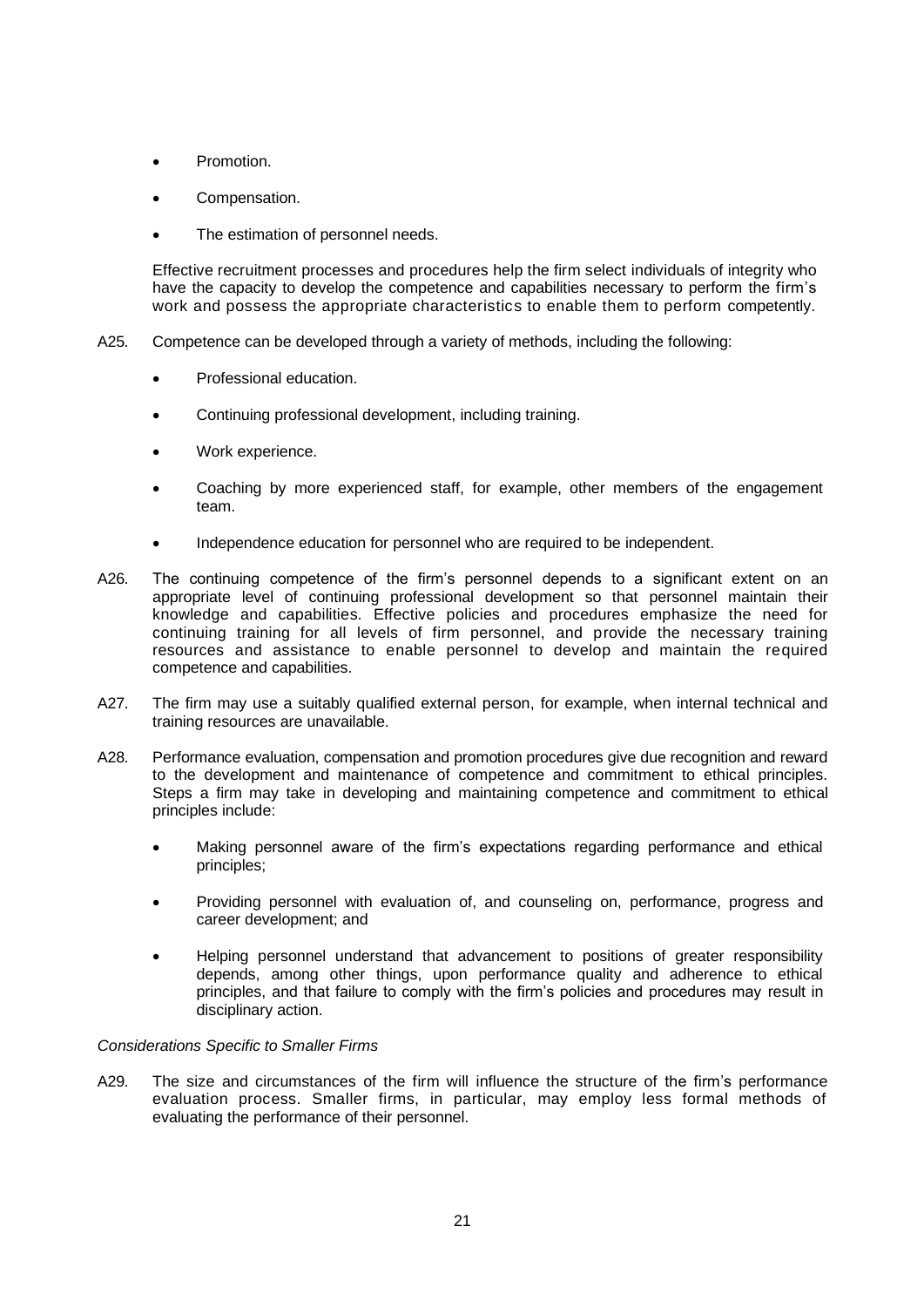#### *Assignment of Engagement Teams*

Engagement Partners (Ref: Para. 30)

A30. Policies and procedures may include systems to monitor the workload and availability of engagement partners so as to enable these individuals to have sufficient time to adequately discharge their responsibilities.

Engagement Teams (Ref: Para. 31)

- A31. The firm's assignment of engagement teams and the determination of the level of supervision required, include for example, consideration of the engagement team's:
	- Understanding of, and practical experience with, engagements of a similar nature and complexity through appropriate training and participation;
	- Understanding of professional standards and applicable legal and regulatory requirements;
	- Technical knowledge and expertise, including knowledge of relevant information technology;
	- Knowledge of relevant industries in which the clients operate;
	- Ability to apply professional judgment; and
	- Understanding of the firm's quality control policies and procedures.

### **Engagement Performance**

*Consistency in the Quality of Engagement Performance* (Ref: Para. 32(a))

- A32. The firm promotes consistency in the quality of engagement performance through its policies and procedures. This is often accomplished through written or electronic manuals, software tools or other forms of standardized documentation, and industry or subject matter-specific guidance materials. Matters addressed may include:
	- How engagement teams are briefed on the engagement to obtain an understanding of the objectives of their work.
	- Processes for complying with applicable engagement standards.
	- Processes of engagement supervision, staff training and coaching.
	- Methods of reviewing the work performed, the significant judgments made and the form of report being issued.
	- Appropriate documentation of the work performed and of the timing and extent of the review.
	- Processes to keep all policies and procedures current.
- A33. Appropriate teamwork and training assist less experienced members of the engagement team to clearly understand the objectives of the assigned work.

*Supervision* (Ref: Para. 32(b))

- A34. Engagement supervision includes the following:
	- Tracking the progress of the engagement;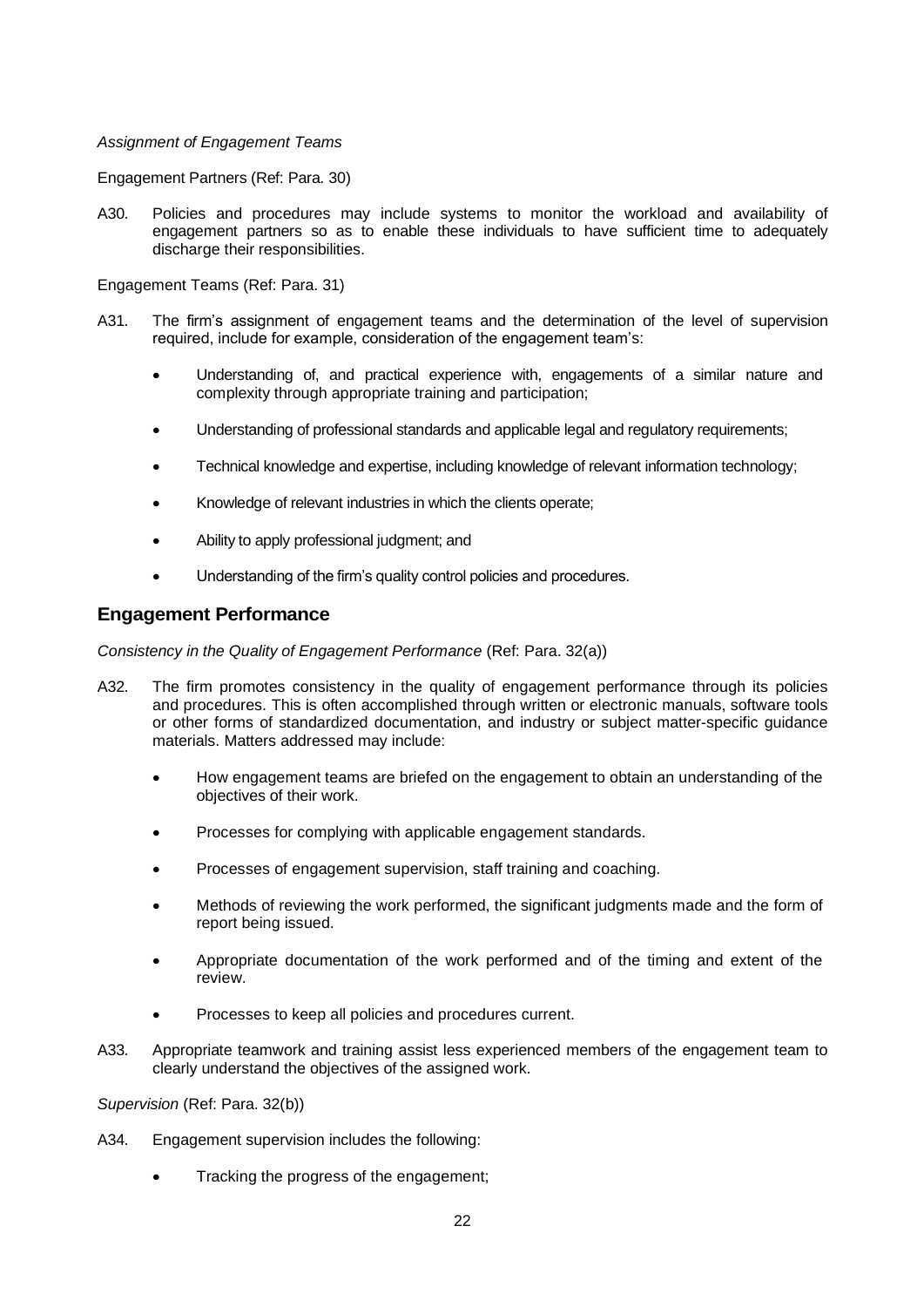- Considering the competence and capabilities of individual members of the engagement team, whether they have sufficient time to carry out their work, whether they understand their instructions and whether the work is being carried out in accordance with the planned approach to the engagement;
- Addressing significant matters arising during the engagement, considering their significance and modifying the planned approach appropriately; and
- Identifying matters for consultation or consideration by more experienced engagement team members during the engagement.

*Review* (Ref: Para. 32(c))

- A35. A review consists of consideration of whether:
	- The work has been performed in accordance with professional standards and applicable legal and regulatory requirements;
	- Significant matters have been raised for further consideration;
	- Appropriate consultations have taken place and the resulting conclusions have been documented and implemented;
	- There is a need to revise the nature, timing and extent of work performed;
	- The work performed supports the conclusions reached and is appropriately documented;
	- The evidence obtained is sufficient and appropriate to support the report; and
	- The objectives of the engagement procedures have been achieved. *Consultation* (Ref: Para. 34)
- A36. Consultation includes discussion at the appropriate professional level, with individuals within or outside the firm who have specialized expertise.
- A37. Consultation uses appropriate research resources as well as the collective experience and technical expertise of the firm. Consultation helps to promote quality and improves the application of professional judgment. Appropriate recognition of consultation in the firm's policies and procedures helps to promote a culture in which consultation is recognized as a strength and encourages personnel to consult on difficult or contentious matters.
- A38. Effective consultation on significant technical, ethical and other matters within the firm, or where applicable, outside the firm can be achieved when those consulted:
	- Are given all the relevant facts that will enable them to provide informed advice; and
	- Have appropriate knowledge, seniority and experience,

and when conclusions resulting from consultations are appropriately documented and implemented.

- A39. Documentation of consultations with other professionals that involve difficult or contentious matters that is sufficiently complete and detailed contributes to an understanding of:
	- The issue on which consultation was sought; and
	- The results of the consultation, including any decisions taken, the basis for those decisions and how they were implemented.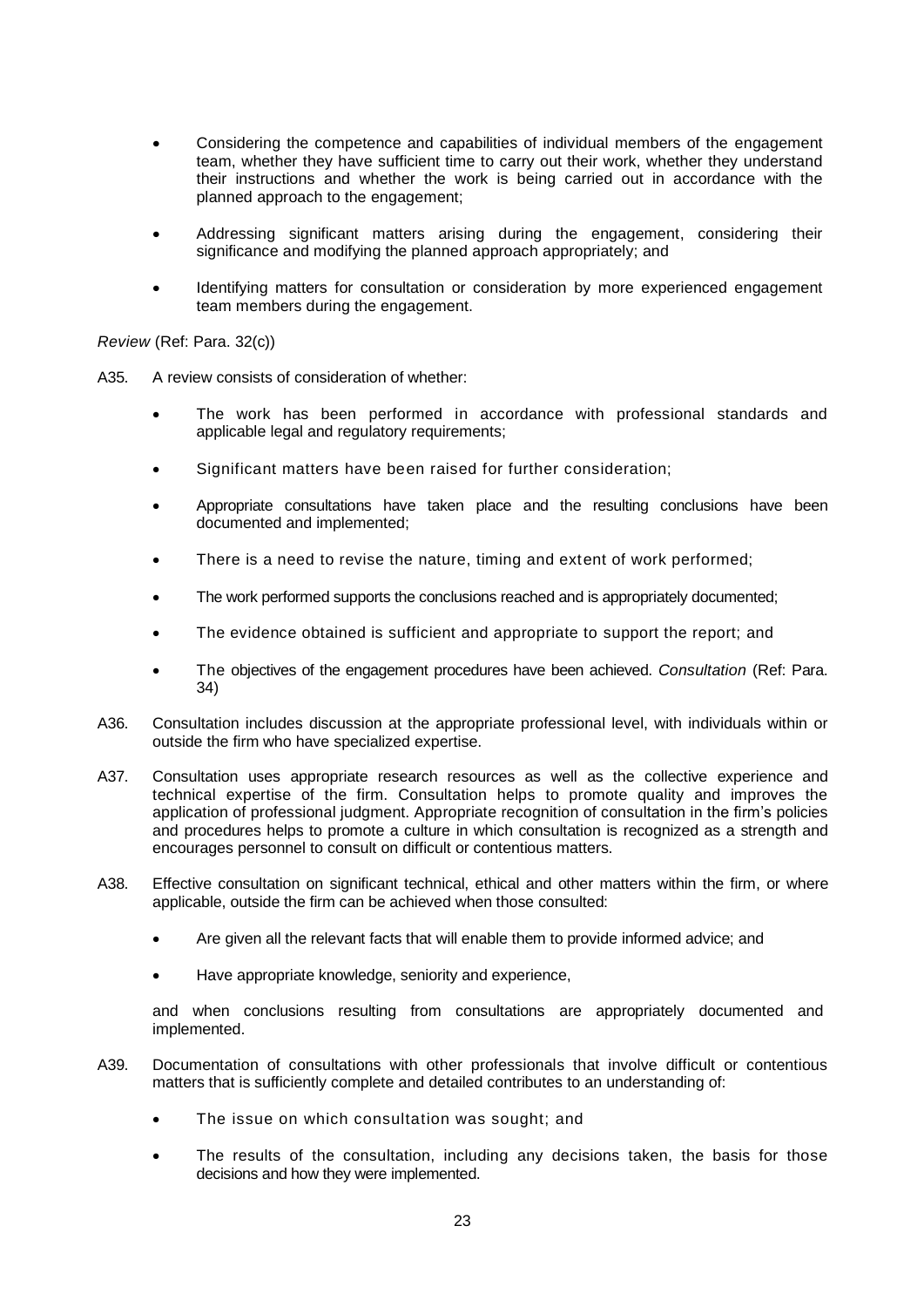Considerations Specific to Smaller Firms

- A40. A firm needing to consult externally, for example, a firm without appropriate internal resources, may take advantage of advisory services provided by:
	- Other firms;
	- Professional and regulatory bodies; or
	- Commercial organizations that provide relevant quality control services.

Before contracting for such services, consideration of the competence and capabilities of the external provider helps the firm to determine whether the external provider is suitably qualified for that purpose.

#### *Engagement Quality Control Review*

Criteria for an Engagement Quality Control Review (Ref: Para. 35(b))

- A41. Criteria for determining which engagements other than audits of financial statements of listed entities are to be subject to an engagement quality control review may include, for example:
	- The nature of the engagement, including the extent to which it involves a matter of public interest.
	- The identification of unusual circumstances or risks in an engagement or class of engagements.
	- Whether laws or regulations require an engagement quality control review.

Nature, Timing and Extent of the Engagement Quality Control Review (Ref: Para. 36-37)

- A42. The engagement report is not dated until the completion of the engagement quality control review. However, documentation of the engagement quality control review may be completed after the date of the report.
- A43. Conducting the engagement quality control review in a timely manner at appropriate stages during the engagement allows significant matters to be promptly resolved to the engagement quality control reviewer's satisfaction on or before the date of the report.
- A44. The extent of the engagement quality control review may depend, among other things, on the complexity of the engagement, whether the entity is a listed entity, and the risk that the report might not be appropriate in the circumstances. The performance of an engagement quality control review does not reduce the responsibilities of the engagement partner.

Engagement Quality Control Review of a Listed Entity (Ref: Para. 38)

- A45. Other matters relevant to evaluating the significant judgments made by the engagement team that may be considered in an engagement quality control review of an audit of financial statements of a listed entity include:
	- Significant risks identified during the engagement and the responses to those risks.
	- Judgments made, particularly with respect to materiality and significant risks.
	- The significance and disposition of corrected and uncorrected misstatements identified during the engagement.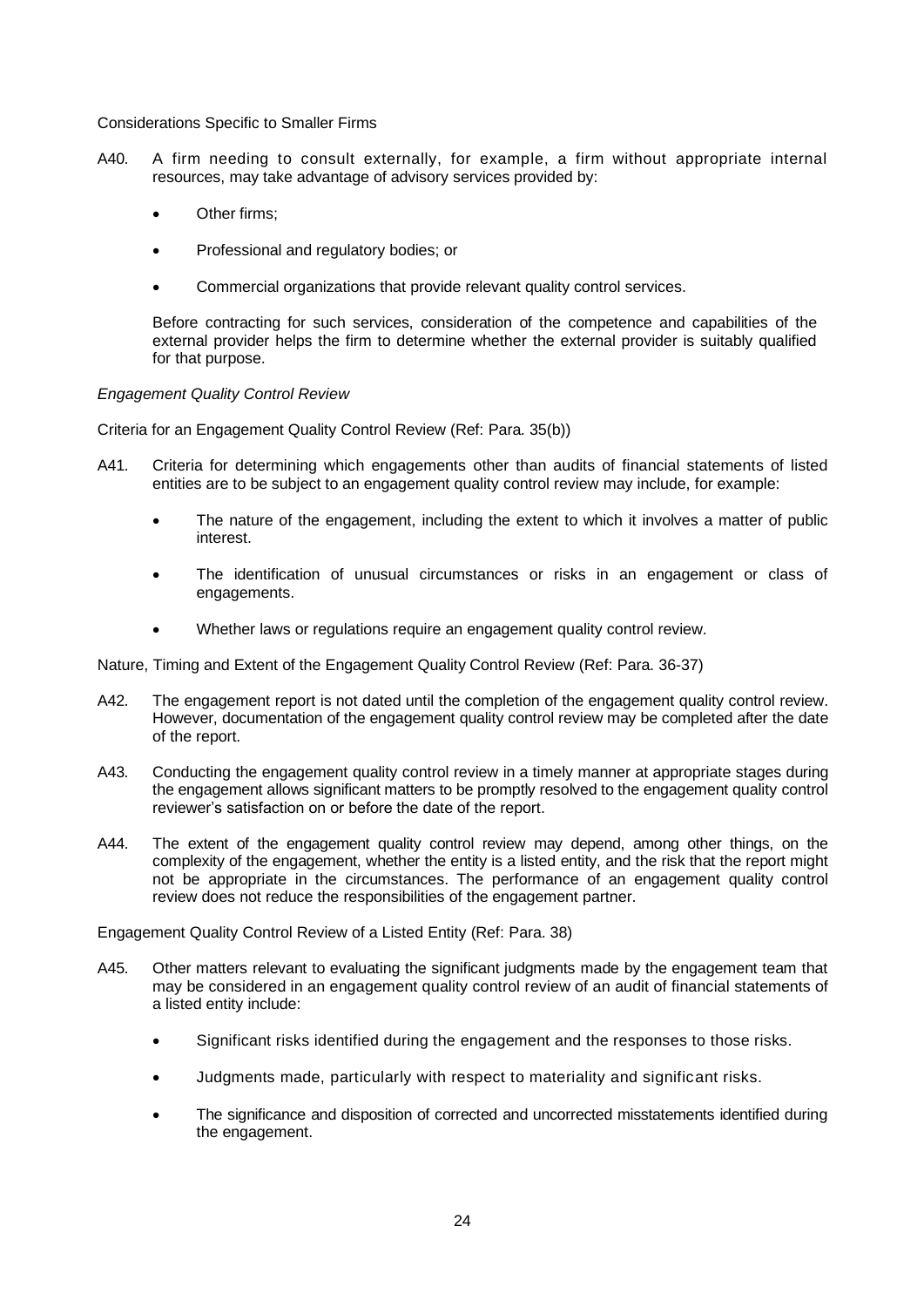The matters to be communicated to management and those charged with governance and, where applicable, other parties such as regulatory bodies.

These other matters, depending on the circumstances, may also be applicable for engagement quality control reviews for audits of the financial statements of other entities as well as reviews of financial statements and other assurance and related services engagements.

Considerations specific to public sector audit organizations

A46. Although not referred to as listed entities, as described in paragraph A16, certain public sector entities may be of sufficient significance to warrant performance of an engagement quality control review.

*Criteria for the Eligibility of Engagement Quality Control Reviewers*

Sufficient and Appropriate Technical Expertise, Experience and Authority (Ref: Para. 39(a))

A47. What constitutes sufficient and appropriate technical expertise, experience and authority depends on the circumstances of the engagement. For example, the engagement quality control reviewer for an audit of the financial statements of a listed entity is likely to be an individual with sufficient and appropriate experience and authority to act as an audit engagement partner on audits of financial statements of listed entities.

Consultation with the Engagement Quality Control Reviewer (Ref: Para. 39(b))

A48. The engagement partner may consult the engagement quality control reviewer during the engagement, for example, to establish that a judgment made by the engagement partner will be acceptable to the engagement quality control reviewer. Such consultation avoids identification of differences of opinion at a late stage of the engagement and need not compromise the engagement quality control reviewer's eligibility to perform the role. Where the nature and extent of the consultations become significant the reviewer's objectivity may be compromised unless care is taken by both the engagement team and the reviewer to maintain the reviewer's objectivity. Where this is not possible, another individual within the firm or a suitably qualified external person may be appointed to take on the role of either the engagement quality control reviewer or the person to be consulted on the engagement.

Objectivity of the Engagement Quality Control Reviewer (Ref: Para. 40)

- A49. The firm is required to establish policies and procedures designed to maintain objectivity of the engagement quality control reviewer. Accordingly, such policies and procedures provide that the engagement quality control reviewer:
	- Where practicable, is not selected by the engagement partner;
	- Does not otherwise participate in the engagement during the period of review;
	- Does not make decisions for the engagement team; and
	- Is not subject to other considerations that would threaten the reviewer's objectivity.

Considerations specific to smaller firms

A50. It may not be practicable, in the case of firms with few partners, for the engagement partner not to be involved in selecting the engagement quality control reviewer. Suitably qualified external persons may be contracted where sole practitioners or small firms identify engagements requiring engagement quality control reviews. Alternatively, some sole practitioners or small firms may wish to use other firms to facilitate engagement quality control reviews. Where the firm contracts suitably qualified external persons, the requirements in paragraphs 39-41 and guidance in paragraphs A47-A48 apply.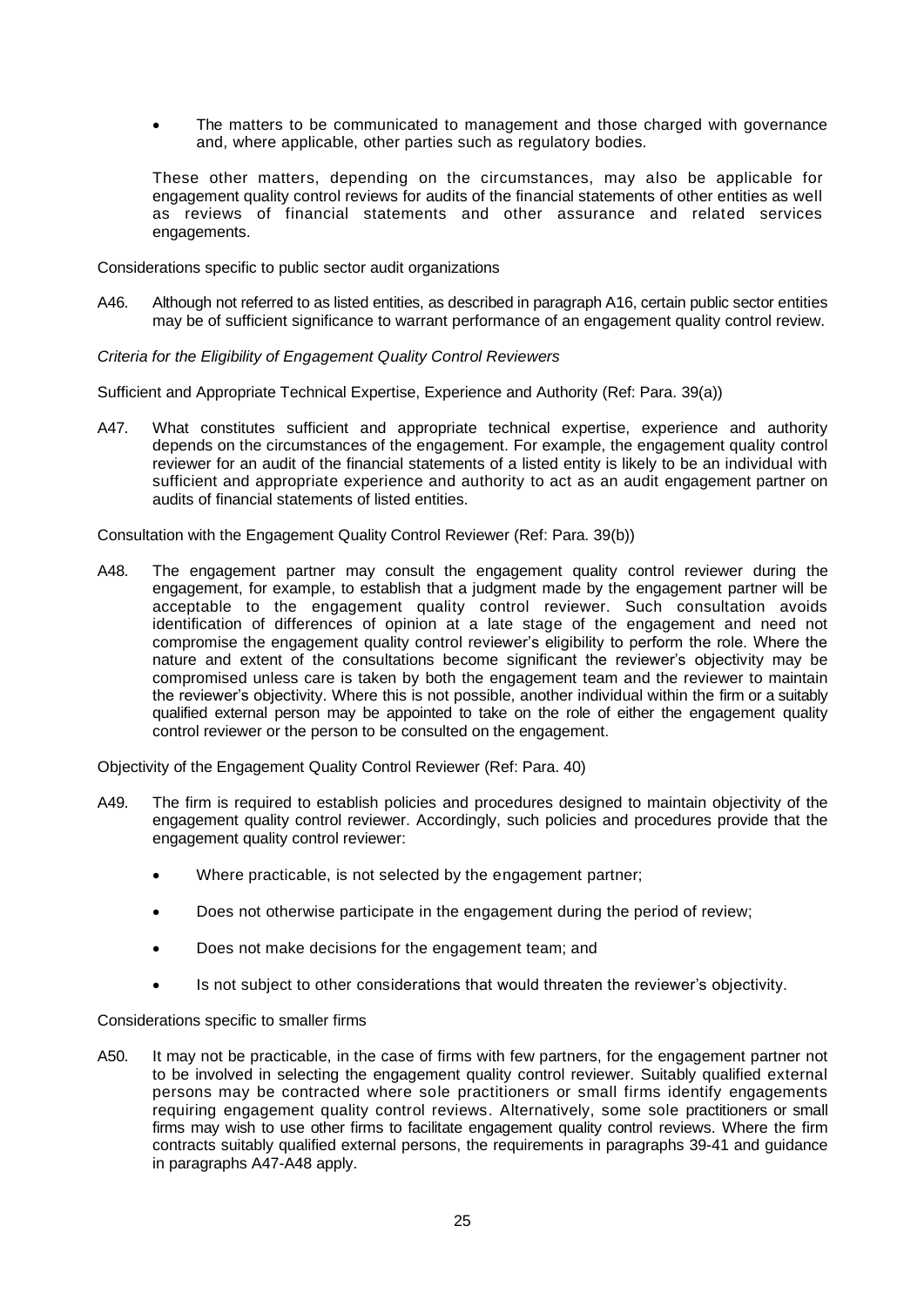Considerations specific to public sector audit organizations

A51. In the public sector, a statutorily appointed auditor (for example, an Auditor General, or other suitably qualified person appointed on behalf of the Auditor General) may act in a role equivalent to that of engagement partner with overall responsibility for public sector audits. In such circumstances, where applicable, the selection of the engagement quality control reviewer includes consideration of the need for independence from the audited entity and the ability of the engagement quality control reviewer to provide an objective evaluation.

#### *Differences of Opinion* (Ref: Para. 43)

- A52. Effective procedures encourage identification of differences of opinion at an early stage, provide clear guidelines as to the successive steps to be taken thereafter, and require documentation regarding the resolution of the differences and the implementation of the conclusions reached.
- A53. Procedures to resolve such differences may include consulting with another practitioner or firm, or a professional or regulatory body.

#### *Engagement Documentation*

Completion of the Assembly of Final Engagement Files (Ref: Para. 45)

- A54. Law or regulation may prescribe the time limits by which the assembly of final engagement files for specific types of engagement is to be completed. Where no such time limits are prescribed in law or regulation, paragraph 45 requires the firm to establish time limits that reflect the need to complete the assembly of final engagement files on a timely basis. In the case of an audit, for example, such a time limit would ordinarily not be more than 60 days after the date of the auditor's report.
- A55. Where two or more different reports are issued in respect of the same subject matter information of an entity, the firm's policies and procedures relating to time limits for the assembly of final engagement files address each report as if it were for a separate engagement. This may, for example, be the case when the firm issues an auditor's report on a component's financial information for group consolidation purposes and, at a subsequent date, an auditor's report on the same financial information for statutory purposes.

Confidentiality, Safe Custody, Integrity, Accessibility and Retrievability of Engagement Documentation (Ref: Para. 46)

- A56. Relevant ethical requirements establish an obligation for the firm's personnel to observe at all times the confidentiality of information contained in engagement documentation, unless specific client authority has been given to disclose information, or there are responsibilities under law, regulation or relevant ethical requirements to do so.<sup>6</sup> Specific law or regulation may impose additional obligations on the firm's personnel to maintain client confidentiality, particularly where data of a personal nature are concerned.
- A57. Whether engagement documentation is in paper, electronic or other media, the integrity, accessibility or retrievability of the underlying data may be compromised if the documentation could be altered, added to or deleted without the firm's knowledge, or if it could be permanently lost or damaged. Accordingly, controls that the firm designs and implements to avoid unauthorized alteration or loss of engagement documentation may include those that:
	- Enable the determination of when and by whom engagement documentation was created, changed or reviewed;
	- Protect the integrity of the information at all stages of the engagement, especially when the information is shared within the engagement team or transmitted to other parties via the Internet;

<sup>6</sup> See, for example, paragraphs R114.1, 114.1 A1 and R360.26 of the ACRA Code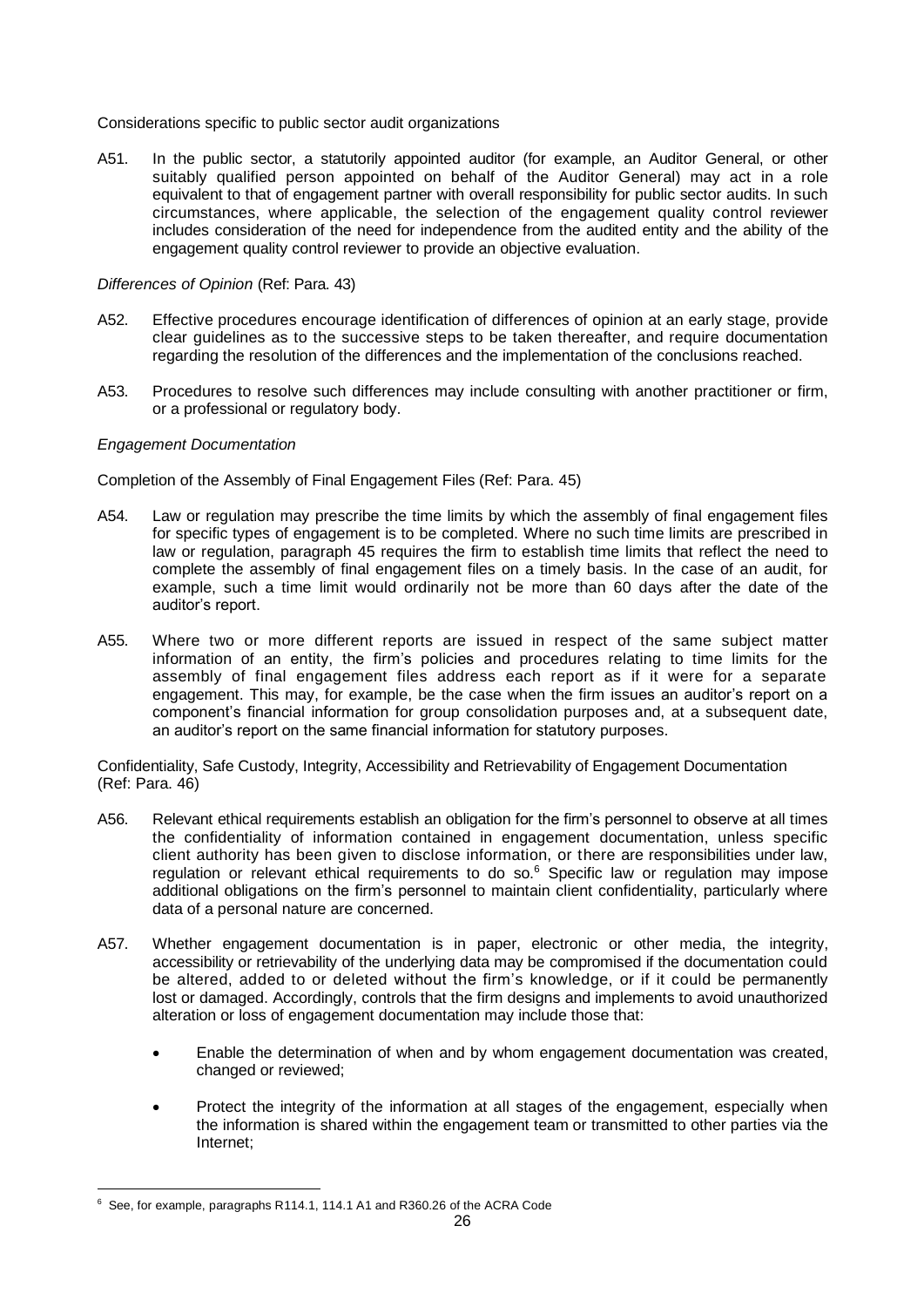- Prevent unauthorized changes to the engagement documentation; and
- Allow access to the engagement documentation by the engagement team and other authorized parties as necessary to properly discharge their responsibilities.
- A58. Controls that the firm designs and implements to maintain the confidentiality, safe custody, integrity, accessibility and retrievability of engagement documentation may include the following:
	- The use of a password among engagement team members to restrict access to electronic engagement documentation to authorized users.
	- Appropriate back-up routines for electronic engagement documentation at appropriate stages during the engagement.
	- Procedures for properly distributing engagement documentation to the team members at the start of the engagement, processing it during engagement, and collating it at the end of engagement.
	- Procedures for restricting access to, and enabling proper distribution and confidential storage of, hardcopy engagement documentation.
- A59. For practical reasons, original paper documentation may be electronically scanned for inclusion in engagement files. In such cases, the firm's procedures designed to maintain the integrity, accessibility, and retrievability of the documentation may include requiring the engagement teams to:
	- Generate scanned copies that reflect the entire content of the original paper documentation, including manual signatures, cross-references and annotations;
	- Integrate the scanned copies into the engagement files, including indexing and signing off on the scanned copies as necessary; and
	- Enable the scanned copies to be retrieved and printed as necessary.

There may be legal, regulatory or other reasons for a firm to retain original paper documentation that has been scanned.

Retention of Engagement Documentation (Ref: Para. 47)

- A60. The needs of the firm for retention of engagement documentation, and the period of such retention, will vary with the nature of the engagement and the firm's circumstances, for example, whether the engagement documentation is needed to provide a record of matters of continuing significance to future engagements. The retention period may also depend on other factors, such as whether local law or regulation prescribes specific retention periods for certain types of engagements, or whether there are generally accepted retention periods in the jurisdiction in the absence of specific legal or regulatory requirements.
- A61. In the specific case of audit engagements, the retention period would ordinarily be no shorter than five years from the date of the auditor's report, or, if later, the date of the group auditor's report.
- A62. Procedures that the firm adopts for retention of engagement documentation include those that enable the requirements of paragraph 47 to be met during the retention period, for example to:
	- Enable the retrieval of, and access to, the engagement documentation during the retention period, particularly in the case of electronic documentation since the underlying technology may be upgraded or changed over time;
	- Provide, where necessary, a record of changes made to engagement documentation after the engagement files have been completed; and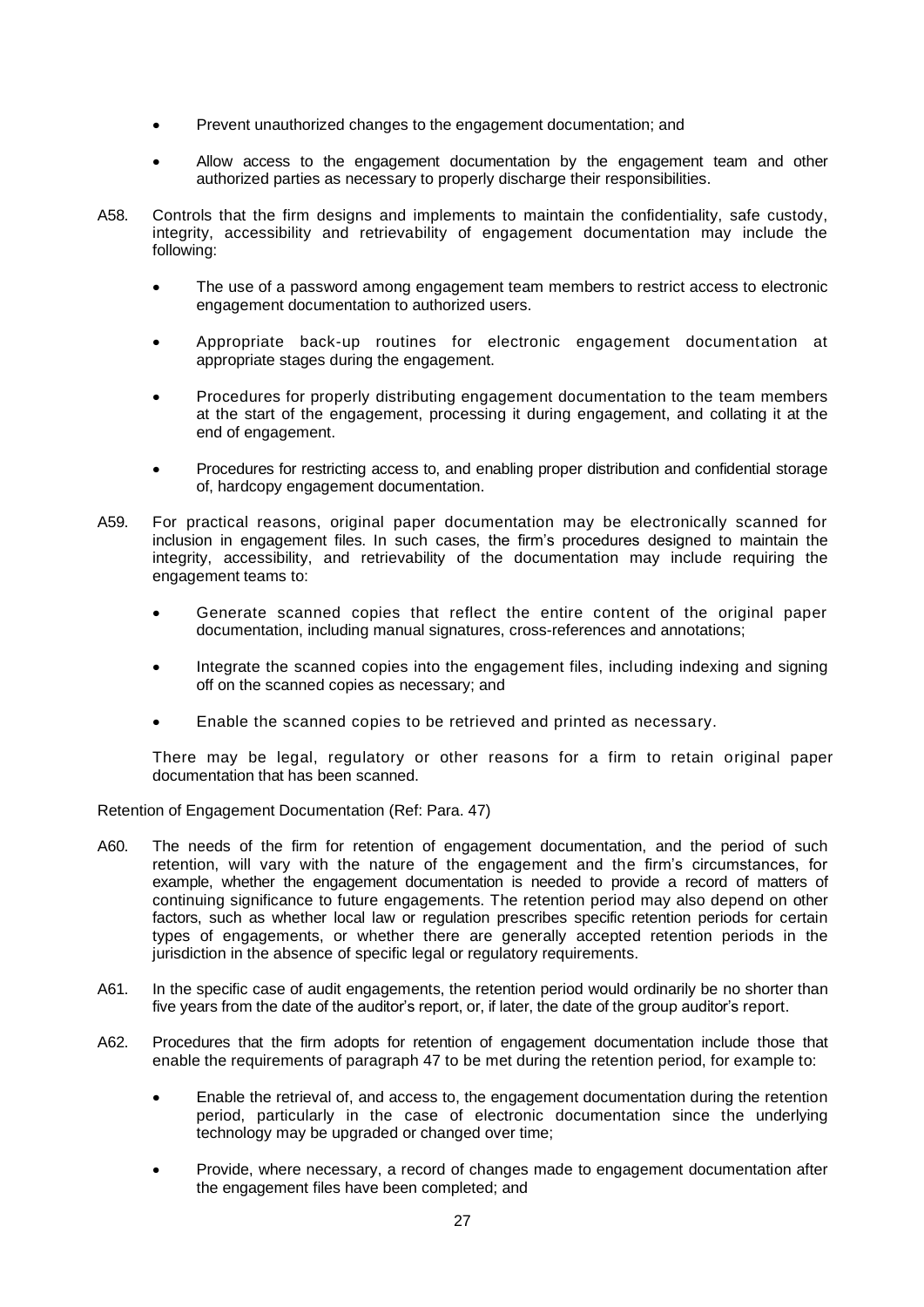• Enable authorized external parties to access and review specific engagement documentation for quality control or other purposes.

Ownership of engagement documentation

A63. Unless otherwise specified by law or regulation, engagement documentation is the property of the firm. The firm may, at its discretion, make portions of, or extracts from, engagement documentation available to clients, provided such disclosure does not undermine the validity of the work performed, or, in the case of assurance engagements, the independence of the firm or its personnel.

### **Monitoring**

*Monitoring the Firm's Quality Control Policies and Procedures* (Ref: Para. 48)

- A64. The purpose of monitoring compliance with quality control policies and procedures is to provide an evaluation of:
	- Adherence to professional standards and applicable legal and regulatory requirements;
	- Whether the system of quality control has been appropriately designed and effectively implemented; and
	- Whether the firm's quality control policies and procedures have been appropriately applied, so that reports that are issued by the firm or engagement partners are appropriate in the circumstances.
- A65. Ongoing consideration and evaluation of the system of quality control include matters such as the following:
	- Analysis of:
		- o New developments in professional standards and applicable legal and regulatory requirements, and how they are reflected in the firm's policies and procedures where appropriate;
		- o Written confirmation of compliance with policies and procedures on independence;
		- o Continuing professional development, including training; and
		- o Decisions related to acceptance and continuance of client relationships and specific engagements.
	- Determination of corrective actions to be taken and improvements to be made in the system, including the provision of feedback into the firm's policies and procedures relating to education and training.
	- Communication to appropriate firm personnel of weaknesses identified in the system, in the level of understanding of the system, or compliance with it.
	- Follow-up by appropriate firm personnel so that necessary modifications are promptly made to the quality control policies and procedures.
- A66. Inspection cycle policies and procedures may, for example, specify a cycle that spans three years. The manner in which the inspection cycle is organized, including the timing of selection of individual engagements, depends on many factors, such as the following:
	- The size of the firm.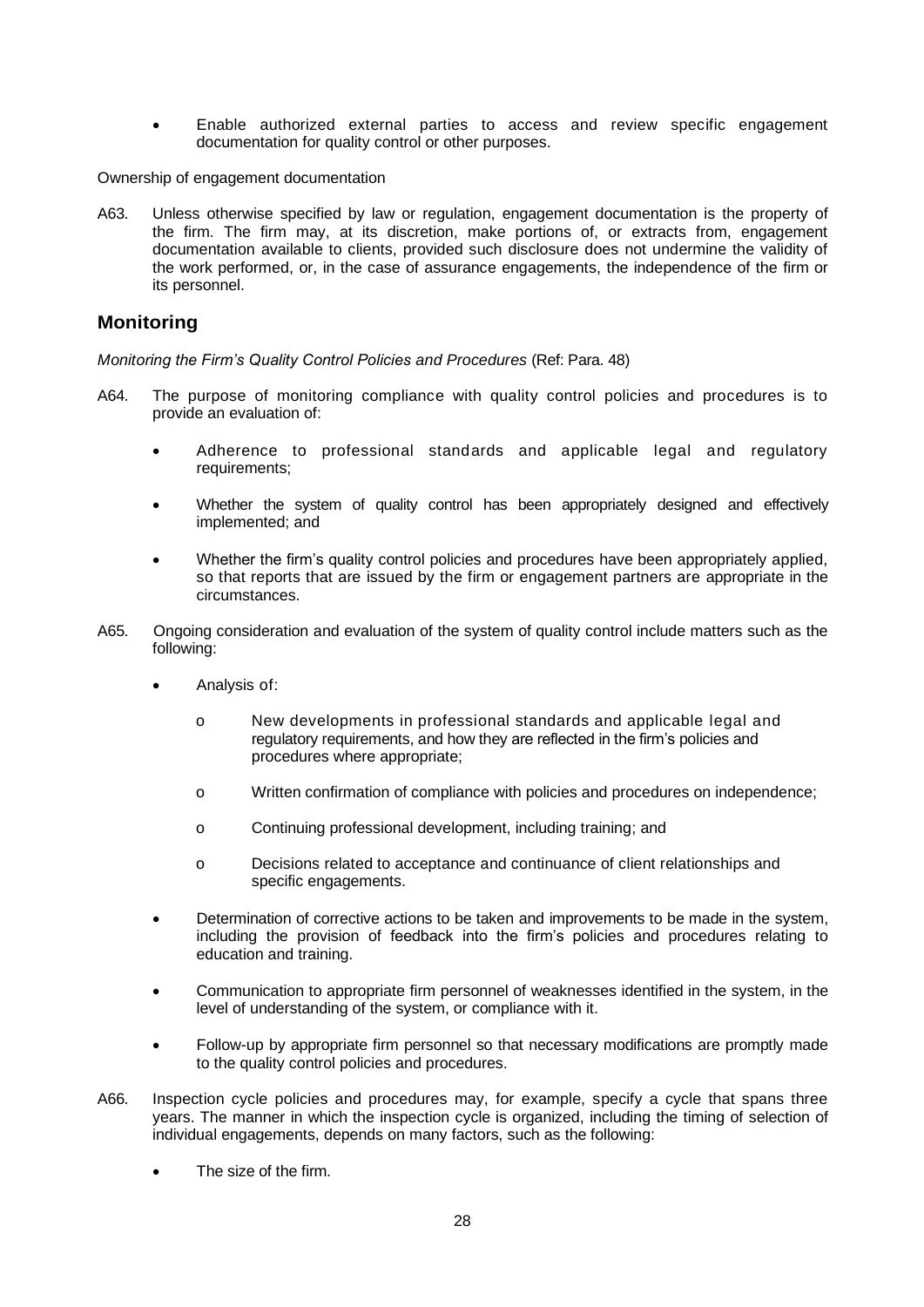- The number and geographical location of offices.
- The results of previous monitoring procedures.
- The degree of authority both personnel and offices have (for example, whether individual offices are authorized to conduct their own inspections or whether only the head office may conduct them).
- The nature and complexity of the firm's practice and organization.
- The risks associated with the firm's clients and specific engagements.
- A67. The inspection process includes the selection of individual engagements, some of which may be selected without prior notification to the engagement team. In determining the scope of the inspections, the firm may take into account the scope or conclusions of an independent external inspection program. However, an independent external inspection program does not act as a substitute for the firm's own internal monitoring program.

#### Considerations Specific to Smaller Firms

A68. In the case of small firms, monitoring procedures may need to be performed by individuals who are responsible for design and implementation of the firm's quality control policies and procedures, or who may be involved in performing the engagement quality control review. A firm with a limited number of persons may choose to use a suitably qualified external person or another firm to carry out engagement inspections and other monitoring procedures. Alternatively, the firm may establish arrangements to share resources with other appropriate organizations to facilitate monitoring activities.

#### *Communicating Deficiencies* (Ref: Para. 50)

A69. The reporting of identified deficiencies to individuals other than the relevant engagement partners need not include an identification of the specific engagements concerned, although there may be cases where such identification may be necessary for the proper discharge of the responsibilities of the individuals other than the engagement partners.

#### *Complaints and Allegations*

Source of Complaints and Allegations (Ref: Para. 55)

A70. Complaints and allegations (which do not include those that are clearly frivolous) may originate from within or outside the firm. They may be made by firm personnel, clients or other third parties. They may be received by engagement team members or other firm personnel.

Investigation Policies and Procedures (Ref: Para. 56)

- A71. Policies and procedures established for the investigation of complaints and allegations may include for example, that the partner supervising the investigation:
	- Has sufficient and appropriate experience;
	- Has authority within the firm; and
	- Is otherwise not involved in the engagement.

The partner supervising the investigation may involve legal counsel as necessary.